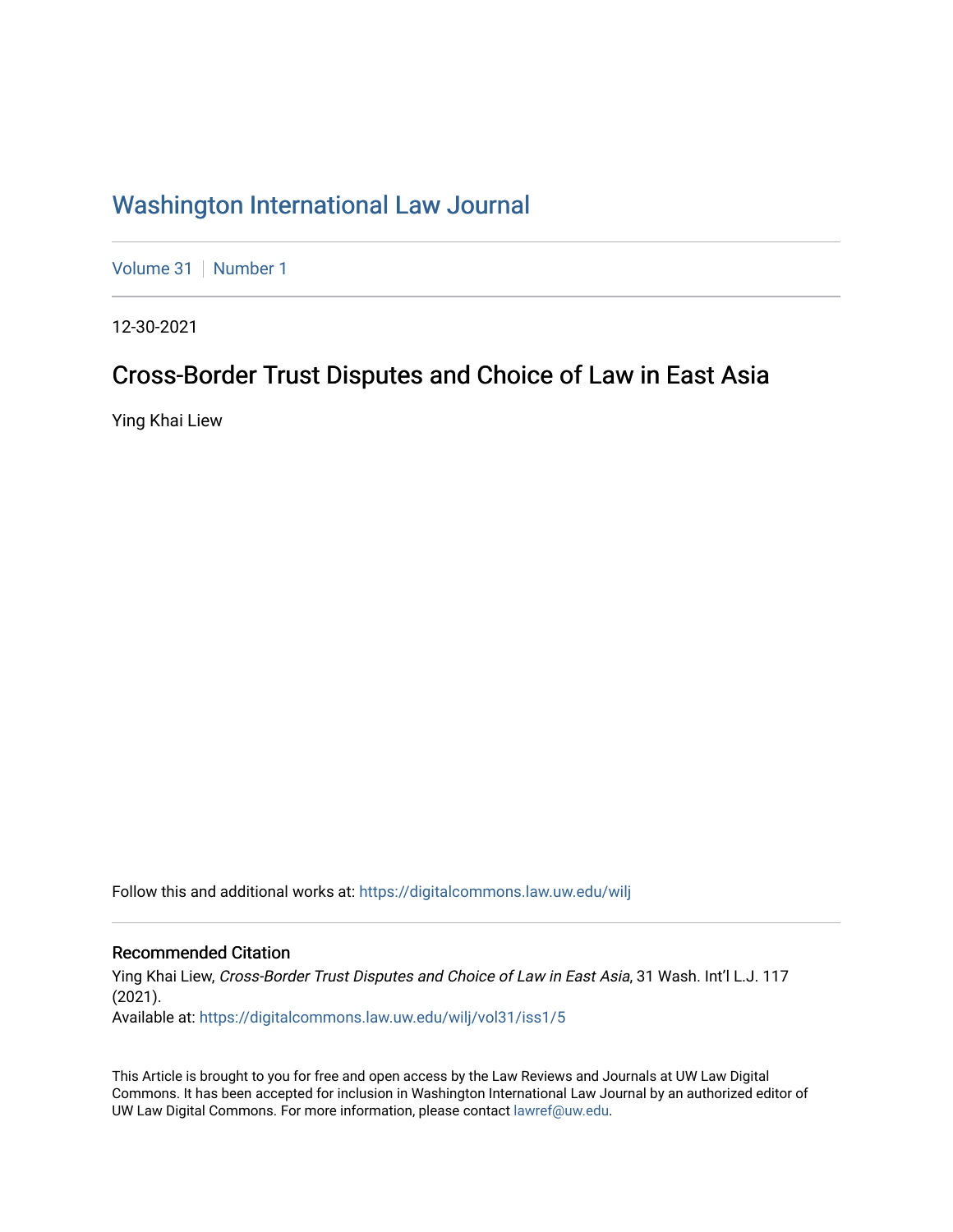# **CROSS-BORDER TRUST DISPUTES AND CHOICE OF LAW IN EAST ASIA**

#### Ying Khai Liew

*Abstract*: Since its introduction in East Asia over a century ago, trust law has seen much development, refinement, and domestic transformation. However, the treatment of trusts in private international law is severely underdeveloped. Due to the lack of comprehensive and dedicated choice of law rules in East Asia regarding trusts, there is much uncertainty in how forum courts treat cross-border trust disputes. This treatment derogates from a proper recognition of the trust as a distinctive legal device and fails to properly protect the autonomy and legitimate expectations of certain parties. Worse still, it puts East Asia out of step with most jurisdictions that actively use trusts. This is a regrettable situation in an increasingly globalized world, where incidences of cross-border trust disputes are on the rise. Ultimately, legislators in East Asian jurisdictions ought to consider enacting or reforming their choice of law rules to develop a comprehensive set of trust rules based on the Hague Trusts **Convention** 

| L.   |                |                                                         |  |
|------|----------------|---------------------------------------------------------|--|
|      | $\mathsf{A}$ . |                                                         |  |
|      | <b>B.</b>      | Autonomy and Legitimate Expectations 124                |  |
| II.  |                |                                                         |  |
|      | $\mathsf{A}$ . | Trusts Created by Contract ("Trust Contracts") 127      |  |
|      | <b>B.</b>      | Trusts Created by Will ("Testamentary Trusts")128       |  |
|      | $C_{\cdot}$    | Created by Self-Declaration ("Self-Declared Trusts")129 |  |
|      | D.             |                                                         |  |
|      | E.             |                                                         |  |
| III. |                |                                                         |  |
|      | $\mathsf{A}$ . |                                                         |  |
|      | <b>B.</b>      |                                                         |  |
|      | $C_{\cdot}$    |                                                         |  |
|      | D.             |                                                         |  |
| IV.  |                |                                                         |  |
|      | $\mathsf{A}$ . | Unjust Enrichment and Negotiorum Gestio 138             |  |
|      | $\mathbf{B}$ . |                                                         |  |
|      | $\mathsf{C}$   |                                                         |  |
| V.   |                |                                                         |  |
|      | $\mathsf{A}$ . |                                                         |  |
|      | B.             |                                                         |  |
| VI.  |                | THE APPROPRIATENESS OF THE CONVENTION 144               |  |
|      | А.             |                                                         |  |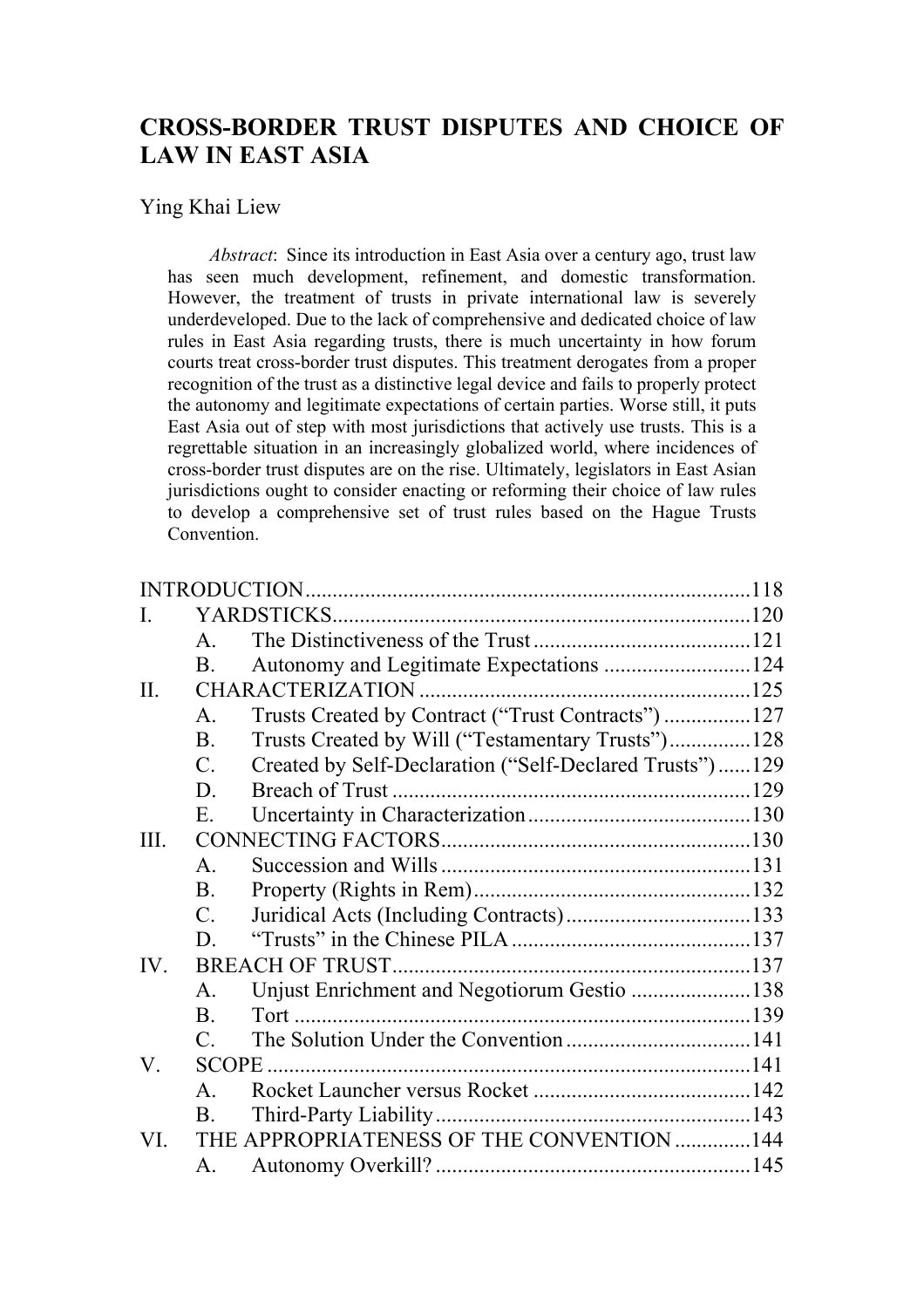#### INTRODUCTION

Domestic trust law has flourished tremendously in Japan, the Republic of Korea ("Korea"), the Republic of China ("Taiwan") and the People's Republic of China ("China"). Since the enactment of the Japanese Trust Act of 1922, other East Asian jurisdictions have enacted trust legislation, including the Korean Trust Act of 1961, the Taiwanese Trust Act of 1996,<sup>1</sup> and the Chinese Trust Act of 2001.<sup>2</sup> There has also been an overhaul and reform of trust law in Korea (the Korean Trust Act of 2006)<sup>3</sup> and Japan (the Japanese Trust Act of  $2011$ ).<sup>4</sup>

Today, the trust industry in these jurisdictions thrives. For example, in 2019, Japanese trust banks, which accounted for 23.5% of all Japanese banks, held 256.7 trillion yen (approximately USD 2.33 trillion) in funds;<sup>5</sup> in 2020, Chinese trust companies held 21.33 trillion yuan (approximately USD 3.28 trillion) worth of assets. <sup>6</sup> And in Korea, the value of assets held in trust in 2020 amounted to more than one quadrillion South Korean won (approximately USD  $0.85$  trillion).<sup>7</sup> In addition to the commercial context, the domestic use of trusts is also growing exponentially, primarily for family planning, wealth management, or as will substitutes.<sup>8</sup>

In stark contrast to the success of domestic trust law stands the private international law aspect of trusts, which is severely underdeveloped. In Japan, Korea, and Taiwan, there is a complete absence of specific choice of law rules that are applicable to cross-border trust disputes. The general assumption by legal scholars in these jurisdictions seems to be that trust disputes can be adequately dealt with by using the existing categories of

<sup>&</sup>lt;sup>1</sup> Trust Law of the Republic of China ("Taiwan Trust Act").

<sup>&</sup>lt;sup>2</sup> Trust Law of the People's Republic of China ("China Trust Act").

<sup>&</sup>lt;sup>3</sup> Trust Act of the Republic of Korea ("S. Kor. Trust Act").

<sup>4</sup> Trust Act of Japan ("Japan Trust Act").

<sup>5</sup> *See* L. Kettenhofen, *Value of Trust Bank Funds in Japan from Fiscal Year 2010 to 2019*, STATISTICA (Nov. 4, 2020), https://www.statista.com/statistics/1172624/japan-value-of-trust-bank-funds/.

<sup>6</sup> *See China's Trust Industry Reports Higher Revenue Growth in Q1*, THE STATE COUNCIL, THE PEOPLE'S REPUBLIC OF CHINA (June 13, 2020), http://english.www.gov.cn/archive/statistics/202006/13/ content\_WS5ee47dacc6d0a6946639c00f.html.

<sup>7</sup> *See Stock Market Trends*, KOREA FIN. INVEST. ASS'N, http://freesis.kofia.or.kr/ (last visited Oct. 13, 2021).

<sup>8</sup> *See, e.g.*, Masayuki Tamaruya, *The Transformation of Japanese Trust Law and Practice: Historical Contexts and Future Challenge*, *in* ASIA-PACIFIC TRUSTS LAW, VOL. 1: THEORY AND PRACTICE IN CONTEXT (Ying Khai Liew & Matthew Hardings eds., 2021); Ying-Chieh Wu, *Private Trusts as a De Facto Private Foundation and its Practical Usage in Korea*, *in* ASIA-PACIFIC TRUSTS LAW, VOL. 2: ADAPTATION IN CONTEXT (Ying Khai Liew & Ying-Chieh Wu eds., forthcoming 2022); Jian Qu, *Trusts and the Chinese Civil Code: Toward a New Era of Codification*, 27 TRUSTS & TRUSTEES 82 (2021) (discussing the codification of trusts in China).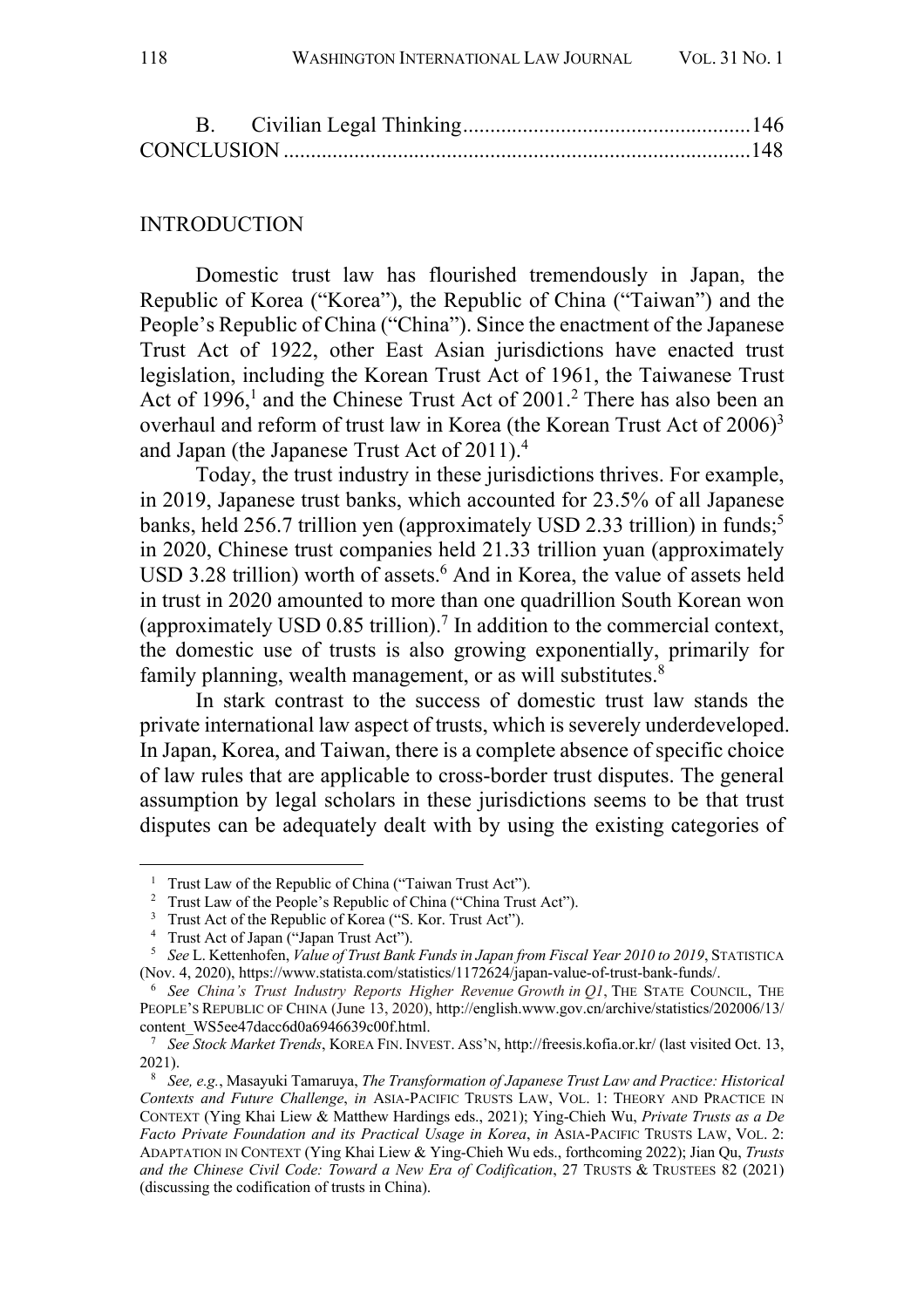choice of law rules found in each jurisdiction's Private International Law Act (PILA),  $9$  such as those concerning contract, property, tort, unjust enrichment, and so on. The same assumption may also explain the law in China. In a lone provision, the Chinese  $\rm PILA^{10}$  provides for choice of law rules applicable to trusts. However, due to its brevity and its limited applicability, the assumption seems to be that the rules applicable to other categories of case can fill in any gaps. But this assumption is flawed. The lack of a comprehensive and dedicated set of choice of law rules for trusts distorts a proper understanding of trusts law and frustrates the autonomy and legitimate expectations of parties to a trust. This situation is troubling. Because cross-border movement will only grow and the global commercial sector thrives on cross-border activity, the lack of dedicated trust choice of law rules seriously hampers the utility of trusts.

In assessing the law in East Asia, this paper analyzes the choice of law rules in the Hague Convention on the Law Applicable to Trusts and on their Recognition (referred to throughout the article as "the Convention"). This paper ultimately suggests that the four East Asian jurisdictions (Japan, Korea, Taiwan, and China) should develop comprehensive choice of law rules based on the Convention. The need for producing the Convention was raised by civil law jurisdictions, not common law jurisdictions, particularly those whose domestic law had no concept equivalent to trusts.<sup>11</sup> The reason is evident: those jurisdictions require guidance on how to deal with trusts in cross-border disputes. Surprisingly, few civil law jurisdictions—indeed, few jurisdictions at all—are signatories to the Convention. <sup>12</sup> Insofar as common law jurisdictions are concerned, the lack of interest in the Convention can be explained on the basis that the Convention does not offer any substantial advantage over existing common law trust choice of law rules because they are substantively similar in important respects.<sup>13</sup>

<sup>9</sup> Japan Act No. 78 ("Japan PILA"); English translations are sourced from Kent Anderson and Yasuhiro Okuda, *Translation of Japan's Private International Law: Act on the General Rules of Application of Laws* [Hō no Tekiyō ni Kansuru Tsūsokuhō], Law No. 10 of 1898 (as newly titled and amended June 21, 2006) 8 ASIAN-PACIFIC L. & POLICY J. 138 (2006). Korea: Act No. 6465 of 2011 ("Korea PILA"); English translations are sourced from Kwang Hyun Suk, *New Conflict of Laws Act of the Republic of Korea*, 1 J. OF KOREAN L. 197 (2001). Taiwan: Act Governing the Choice of Law in Civil Matters Involving Foreign Elements ("Taiwan PILA").

<sup>&</sup>lt;sup>10</sup> Zhonghua Renmin Gongheheguo Shewai Minshi Falvguanxi Shiyongfa, Law of the Application of Laws over Foreign-Related Civil Relations of the People's Republic of China ("China PILA").

<sup>11</sup> *See* David Hayton, *Reflections on the Hague Trusts Convention After 30 Years*, 12 J. OF PRIVATE INT'L L. 1 (2016).

 $12$  Jurisdictions where the Convention is in force are Australia, Canada, Hong Kong, Malta, Cyprus, and the UK (jurisdictions with common law influences); Italy, Liechtenstein, Luxembourg, Monaco, Netherlands, Panama, San Marino, and Switzerland (jurisdictions with civil law influences). The Convention has been signed, but not ratified, by France and the United States. For an up-to-date status table, see https://www.hcch.net/en/instruments/conventions/status-table/?cid=59.

<sup>13</sup> *See* Richard Garnett, *Identifying an Asia-Pacific Private International Law of Trusts*, *in* ASIA-PACIFIC TRUSTS LAW 381 (Ying Khai Liew & Matthew Harding eds., 2021); David Hayton, *Reflections on The Hague Trusts Convention After 30 Years*, 12 J. OF PRIVATE INT'L LAW 1, 2 (2016).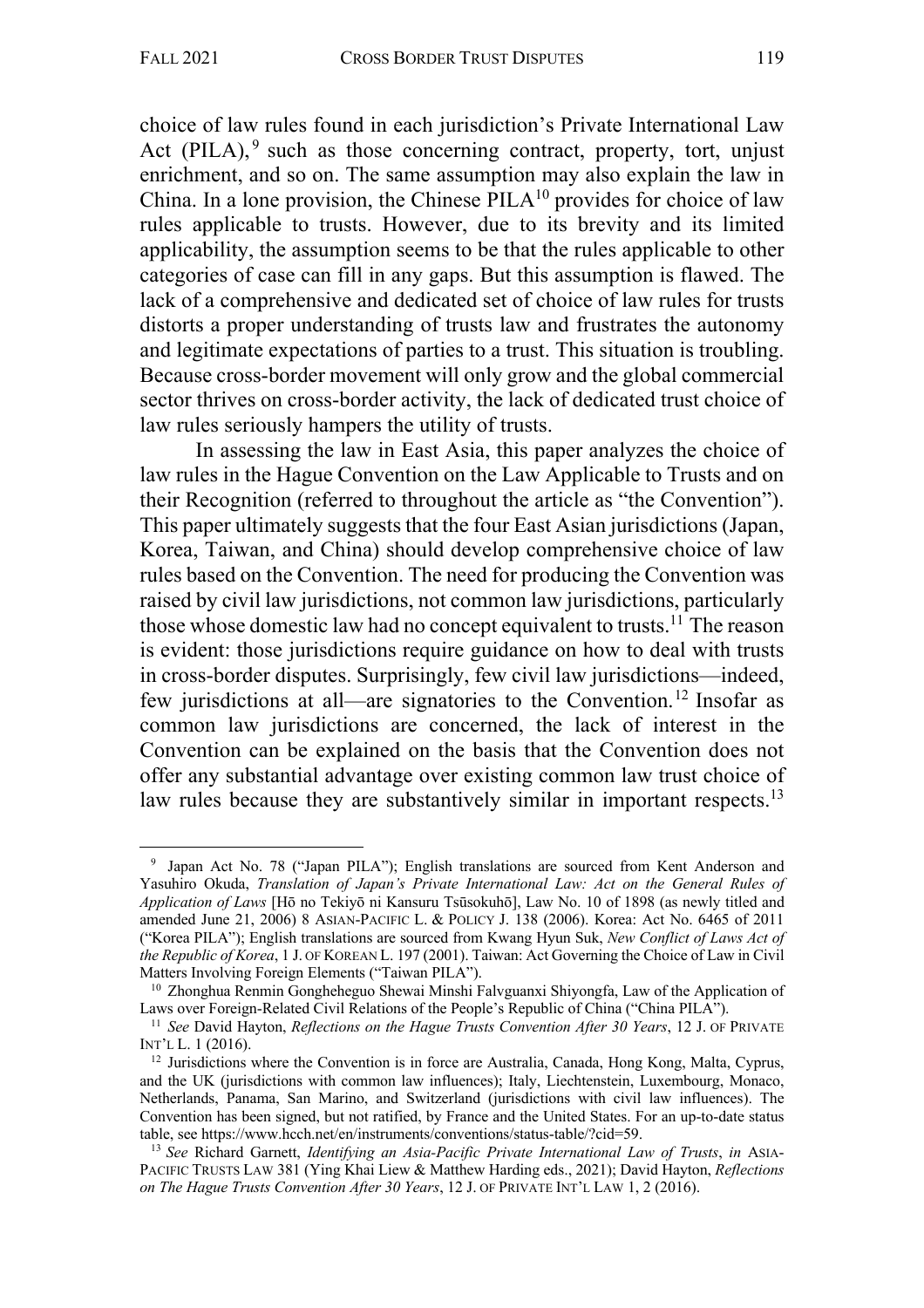The lack of interest in many civil jurisdictions without trust law is also understandable. Unless the jurisdictions regularly deal with trust issues in cross-border litigation—an unlikely situation in non-trust jurisdictions there is no real impetus to adopt the Convention. After all, the prospect of importing an unknown foreign institution  $14$  is surely daunting, if not overwhelming. In contrast, it is surprising that civil law jurisdictions that have a mature law of trusts, such as the East Asian jurisdictions, lack enthusiasm for adopting a comprehensive, dedicated set of trusts choice of law rules.

Of course, the Convention is not the only regime that is open to the East Asian jurisdictions to adopt. Other templates include the trusts-related rules under the American Restatement (Second) Conflict of Laws<sup>15</sup> or the Uniform Trust Code.<sup>16</sup> But the Convention was designed specifically with the interest of civil jurisdictions in mind. For example, trusts to which the Convention applies are defined<sup>17</sup> to accommodate the sort of "obligational" trusts"18 recognized in East Asia. The Convention also contains safety valves that assuage concerns that the East Asian jurisdictions may have in adopting foreign trust practices.19 For these reasons, this paper argues that the Convention is an excellent reference point for East Asian jurisdictions to enact or reform their choice of law rules.

The structure of the paper is as follows. Part One sets out two yardsticks which will be used to evaluate the existing choice of law rules in East Asia. Parts Two, Three, Four, and Five scrutinize those rules, and each Part examines a specific aspect that causes certain difficulties. Part Six addresses the concerns that East Asian jurisdictions may have about the Convention. Part Seven concludes by recommending the adoption of dedicated trust choice of law rules based on the Hague Trusts Convention.

### I. YARDSTICKS

In East Asia, as is the case in most choice of law regimes, the rules which apply to cross-border disputes are matters solely for the forum.<sup>20</sup> For this reason, the mere fact that East Asian jurisdictions apply different rules

<sup>14</sup> Kurt Lipstein, *Trusts*, 3 INT'L ENCYCLOPEDIA OF COMPAR. LAW 23 (1994). *See also* Lionel Smith, *Stateless Trusts*, in *The Worlds of the Trust* 89, 99 (Lionel Smith, ed. 2013).

<sup>15</sup> RESTATEMENT (SECOND) CONFLICT OF LAW § 10 (AM. L. INST. 1971).

<sup>16</sup> UNIF. TR. CODE § 107 (UNIF. L. COMM'N 2010).

<sup>&</sup>lt;sup>17</sup> Convention on the Law Applicable to Trust and on Their Recognition, art. 2, July 1, 1985 [hereinafter Convention on Law Applicable to Trust].

<sup>18</sup> *See generally*, Hayton, *supra* note 13.

<sup>&</sup>lt;sup>19</sup> Convention on Law Applicable to Trust, art. 2.

<sup>20</sup> That is, the law of the jurisdiction where the court action takes place. *See* O. Kahn-Freund, *General Problems of Private International Law*, 4 THE MODERN L. REV. 753 (1978). *See also* China PILA art. 8; JUN YOKOYAMA, PRIVATE INTERNATIONAL LAW IN JAPAN 64 (Roger Blanpain et al. eds., 2nd ed. 2019); Rong-Chwan Chen, *Jurisdiction, Choice of Law and the Recognition of Foreign Judgments in Taiwan*, *in* PRIVATE INTERNATIONAL LAW IN MAINLAND CHINA, TAIWAN AND EUROPE 19, 30 (2014).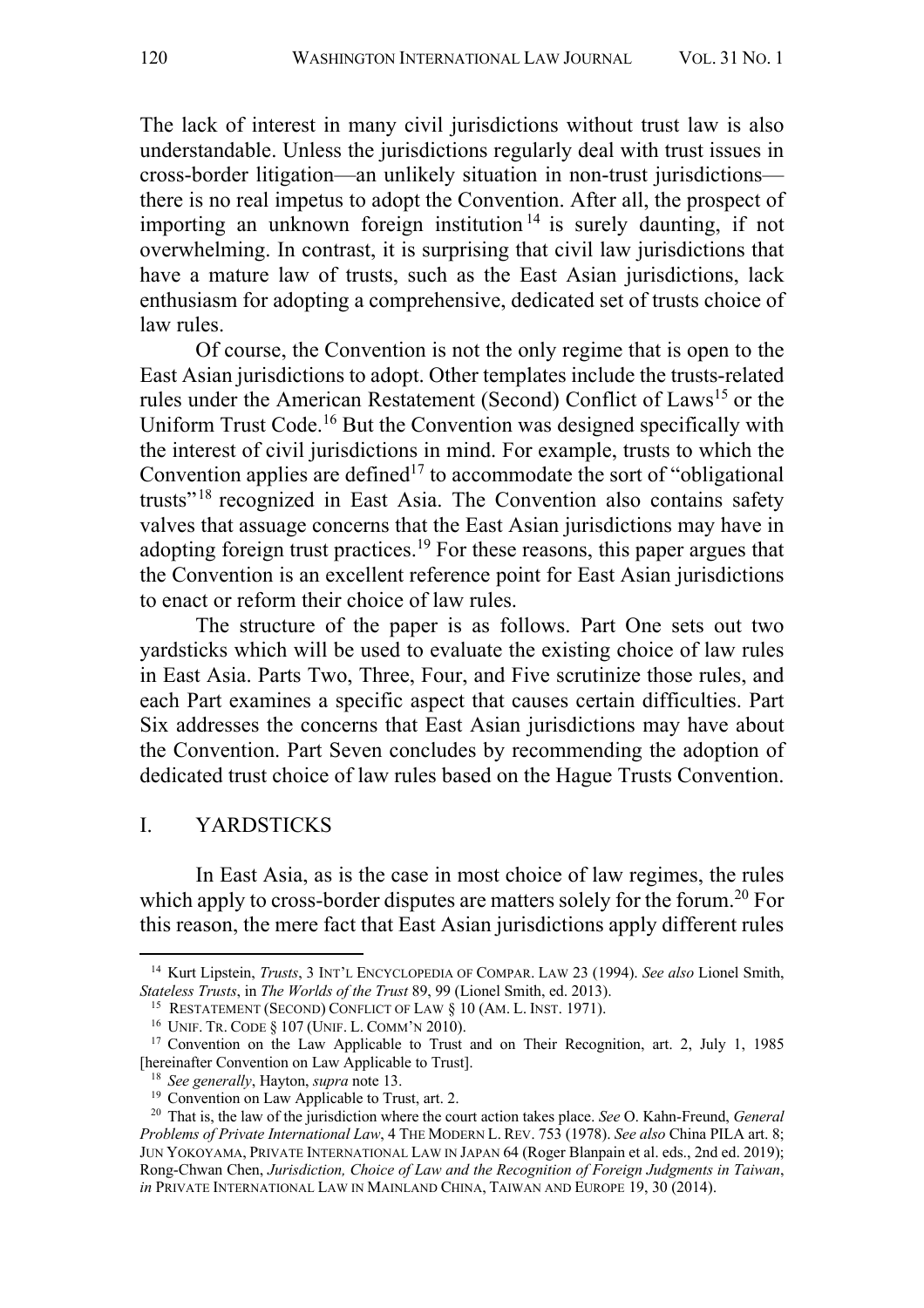to resolve cross-border trust disputes, as compared to their common law counterparts or signatories to the Convention, is neither here nor there. This is because variances in the laws of different jurisdictions on the same issue are commonplace and unremarkable. Nevertheless, this paper seeks to demonstrate that the adoption of such a view causes difficulties for a proper treatment of trusts.

To explain this point properly, this Part develops two important yardsticks against which the existing approaches in East Asia can be measured. The first yardstick touches on the trust aspect, specifically the extent to which existing choice of law rules maintain and promote trusts as a distinctive legal device. The second touches on the private international law aspect, specifically the extent to which those rules protect and enhance the autonomy and legitimate expectations of the parties to the trust.

## *A. The Distinctiveness of the Trust*

The concept of "dual ownership," which is often thought to be central to explaining the common law trust,<sup>21</sup> is foreign to civilian legal thought. Thus, the Trust Acts in East Asia define the trust without reference to equity or the notion of ownership. Each Trust Act stipulates that a trust is an arrangement created when a settlor transfers property or entrusts his property rights to a trustee. This trustee is responsible for administering or disposing of the property for the benefit of a beneficiary or, more generally, to achieve a specified purpose. $^{22}$ 

Defined as such, it is easy to fall into the error of thinking that there is nothing distinctive about the trust. Since a contract may easily provide for such arrangements, the "majority thesis in East Asia"23 is that the trust is a kind of contract. Support for this view may also be found in the civil law method of thinking, by which strict legal categorization is fundamental. The infrastructure of civil private law "is rooted in the Roman-Germanic basis, which adopts dichotomous system in respect of the private law dealing with property: the law of property and that of obligation."<sup>24</sup> All four East Asian jurisdictions subscribe to the *numerus clausus* principle,25

<sup>21</sup> *See, e.g.,* Tony Honoré, *Trusts: The Inessentials*, *in* RATIONALIZING PROPERTY,EQUITY AND TRUSTS: ESSAYS IN HONOUR OF EDWARD BURN 7 (Joshua Getzler ed., 2003); George Gretton, *Trusts without Equity*, 49 INT'L & COMPAR. L.Q. 599, 600 (2000).

 $^{22}$  Japan Trust Act art. 2(1); S. Kor. Trust Act art 2.; Taiwan Trust Act art. 1; China Trust Act art. 2

<sup>23</sup> *See* Ying Chieh Wu, *East Asian Trusts at the Crossroads*, 10 NAT'L TAIWAN UNIV. L. REV. 79, 81– 82 (2015).

<sup>24</sup> *Id.* at 81.

<sup>25</sup> Minpō [Minpō] [Civ. C.] art. 175 (Japan); Minbeob [Civil Act] art. 185 (S. Kor.); Minguo Xianfa art. 757 (Taiwan); Wuquanfa art. 5 (China); *see* Yun-chien Chang & Henry E. Smith, *The Numerus Clausus Principle, Property Customs, and the Emergence of New Property Forms* 100 IOWA L. REV. 2275, 2301 (2015). The *numerus clausus* principle is the principle that there is an exhaustive list of property rights recognizable by the law.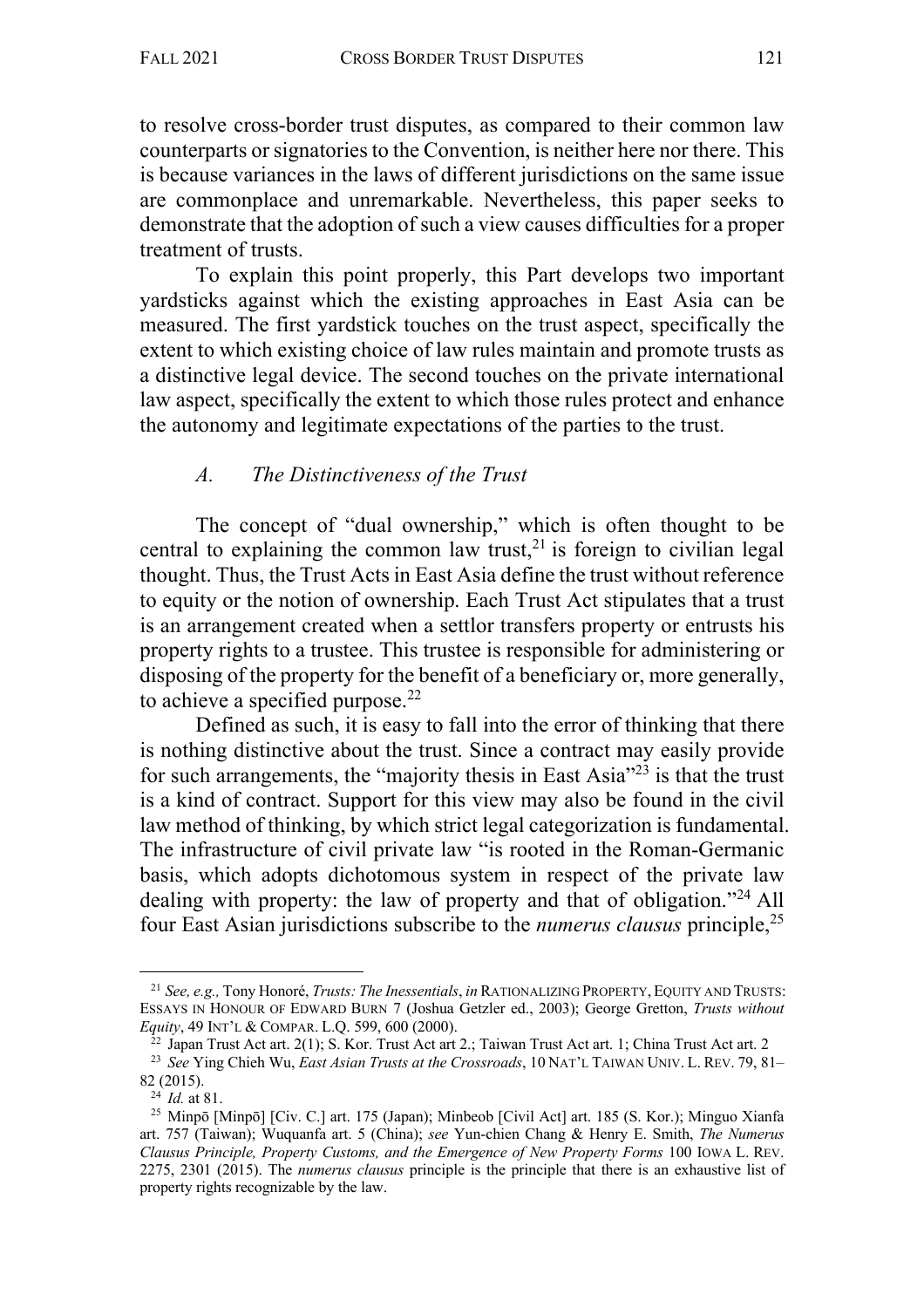and no jurisdiction has ever explicitly recognized a beneficiary's interest under a trust as a right *in rem*. <sup>26</sup> This might appear to lend support to the view that a beneficiary's right is simply contractual and that the trust is simply a kind of contract.

However, to conceive of a trust as nothing distinctive, is a mistake. One main reason is that East Asia trusts can be created not only by way of contract, but also by will (in all four jurisdictions) and by way of selfdeclaration (in Japan, Korea, and Taiwan).<sup>27</sup>As Wu has convincingly demonstrated, a contractual analysis is thoroughly unsustainable when it comes to testamentary trusts and self-declared trusts.<sup>28</sup> A trust created by will comes into being only upon the testator's death; it follows that there is no counter-party for a valid contract. As for self-declared trusts, one cannot contract with oneself. These two points indicate that the trust is not simply a subset of contract law.

A second reason is that numerous provisions in these four jurisdictions' Trust Acts are wholly incompatible with the characterization of the beneficiary's rights as being simply *in personam* in nature.<sup>29</sup> These include, for example, provisions securing the independence of the trust property,  $30$  the right to rescind dispositions in breach of trust,  $31$  the continuity of the trust despite the trustee's death or bankruptcy,  $32$  and the right of a sole beneficiary to the trust property upon termination.<sup>33</sup>

A third reason is that the Trust Acts of all four jurisdictions provide a comprehensive set of mandatory and default rules which apply only to trusts, and no other—even closely analogous—relationship, such as agency, mandate, or contracts. This supports the view that the trust is a

<sup>26</sup> Wu, *supra* note 23, at 106–07. A right *in rem*, which approximates to a "property right," means a property right recognizable by the law.

 $27$  Japan Trust Act art. 3; S. Kor. Trust Act art. 3; Taiwan Trust Act art. 2; China Trust Act art 8. Note, however, that in Taiwan only charitable trusts can be created by self-declaration, subject to strict restrictions (Taiwan Trust Act art. 71). Note also that Art. 8 of the China Trust Act states that trusts can be created by "other documents"; but adding this clause is commonplace in Chinese statutes, and in the trusts context no "other documents" have been recognized as capable of creating trusts. *See* Lusina Ho et al., *Trust Law in China: A Critical Evaluation of its Conceptual Foundation*, *in* TRUST LAW IN ASIAN CIVIL LAW JURISDICTIONS 81 (Lusina Ho & Rebecca Lee eds., 2013).

<sup>28</sup> Wu, *supra* note 23, at 84–85.

<sup>29</sup> *See, e.g.*, Lusina Ho, *The Reception of Trust in Asia: Emerging Asian Principles of Trust?*, SING. J. LEGAL STUD. 287, 300 (2004); Masayuki Tamaruya, *Transformation of Trust Ideas in Japan: Drafting of the Trust Act 1922*, 103 IOWA L. REV. 2229 (2013) (detailing that an *in personam* right approximates to a "personal right").

<sup>30</sup> Japan Trust Act art. 16–18; S. Kor. Trust Act art. 22–27; Taiwan Trust Act ch. II; China Trust Act art. 15–16. The preservation of the independence of trust property in the Chinese Trust Act is a crucial attribute which signifies the uniqueness of the Chinese trust despite the fact that Art. 2 of the Chinese Trust Act enables a trust to be created even where a settlor retains ownership of the trust property. *See* Ho et al., *supra* note 27, at 85–88.

<sup>31</sup> Japan Trust Act art. 27; S. Kor. Trust Act art. 75; Taiwan Trust Act art. 18.; China Trust Act art. 22. <sup>32</sup> Japan Trust Act art. 75; S. Kor. Trust Act art. 23–24; Taiwan Trust Act art. 45; China Trust Act art. 52.

<sup>33</sup> Japan Trust Act art. 182; S. Kor. Trust Act art. 101; Taiwan Trust Act art. 65; China Trust Act art. 54.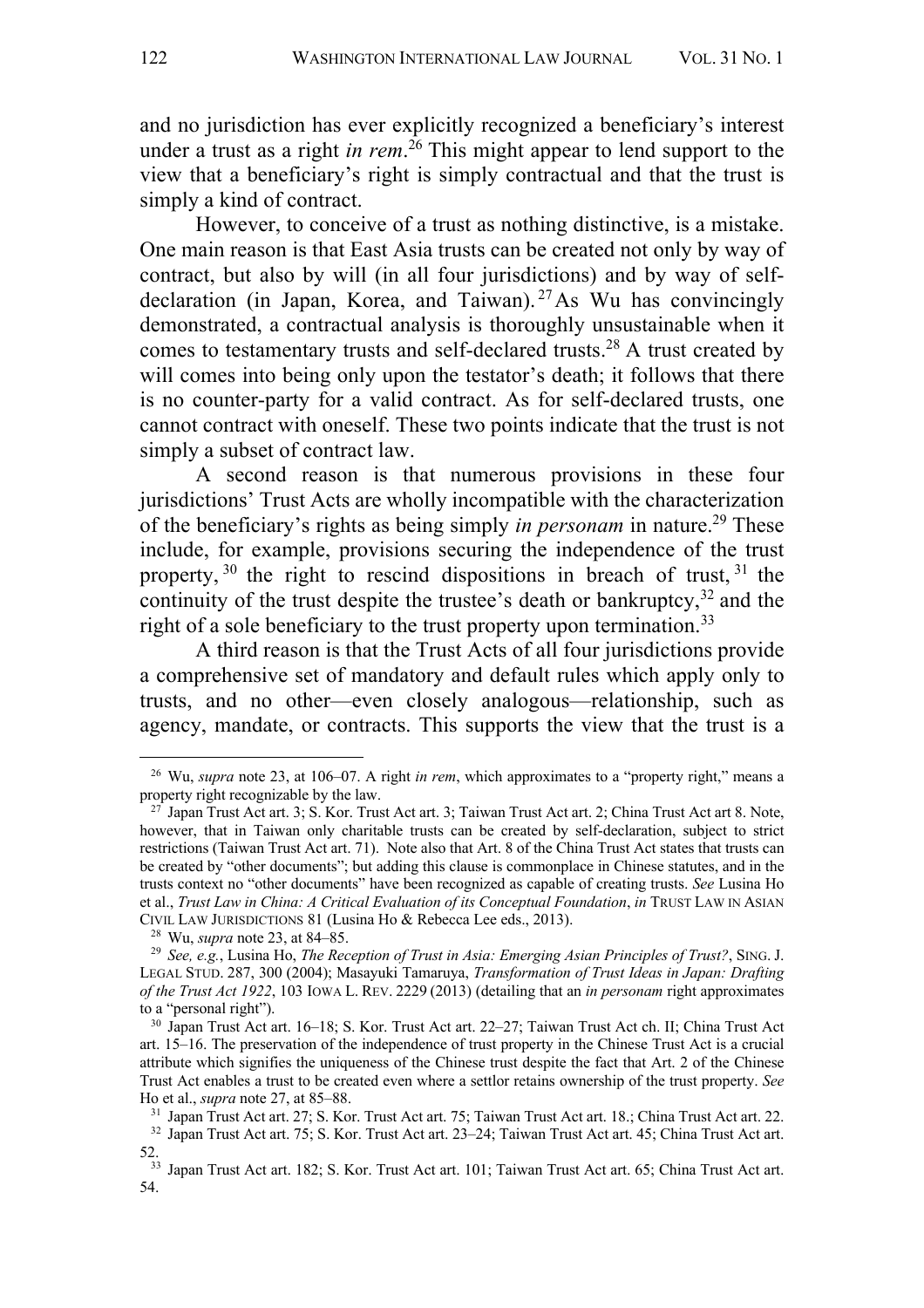distinctive legal institution.

The fact that the trust is a distinctive legal device becomes even clearer when seen from an historical perspective. The first Trust Act enacted in the region, the 1922 Japanese Trust Act, "was shaped by the extensive use of English and American treatises and case law, the Californian Civil Code and the [Indian Trust Act]," and hence "[t]he concept of trust that the Trust Act embraced was unmistakably based on the common law."34 Indeed, "in 1921 the trust concept meant for most lawyers across the world the common law trust."35 And when the 1922 Act inspired Korea, Taiwan, and China to construct their own laws, "the [common law] trust was imported into [those jurisdictions] via Japan."36 It is therefore unsurprising that, as Masayuki Tamaruya has incisively observed, "[d]espite the civil law scholars' herculean efforts [to elucidate the nature of the trust], one can perceive the sense of resignation that fitting the trust idea into a neat conceptual model is an unattainable task."37

However, one might object, positing that domestic law arguments are irrelevant for the purposes of private international law. It is well accepted that the exercise of characterization<sup>38</sup> for private international law purposes, while undertaken according to the law of the forum (*lex fori*), need not mirror domestic legal categories—the exercise of characterization is a *functional* exercise.39 The potential objection, therefore, is that the uniqueness of the trust in domestic law does not demonstrate the need for choice of law rules to recognize, let alone protect, the uniqueness of the trust institution.

There is no basis for this objection, however, because "although characterization in private international law need not mirror domestic

<sup>34</sup> Stelios Tofaris, *Trust Law Goes East: The Transplantation of Trust Law in India and Beyond*, 36 J. LEGAL HIST. 299, 324 (2015).

<sup>35</sup> D.W.M. Waters, *The Future of the Trust: Part I*, J. INT'L TR. 179, 211–12 (2006).

<sup>36</sup> Wu Ying-Chieh, *Trust Law in South Korea: Developments and Challenges*, *in* TRUST LAW IN ASIAN AND CIVIL LAW JURISDICTIONS 46–47 (Lusina Ho & Rebecca Lee eds., 2013); CHANG YUN-CHIEN, CHEN WEITSENG & WU YING-CHIEH, PROPERTY AND TRUST LAW IN TAIWAN 113 (2017); *see also* Masayuki Tamaruya, *Japanese Law and the Global Diffusion of Trust and Fiduciary* Law, 103 IOWA L. REV. 2229, 2246–47 (2018); Yamada Akira, *Sintak rippo katei no kenkyu* [*Study on the Process of Legislation on Trusts*], *in* TRUST LAW IN ASIAN AND CIVIL LAW JURISDICTIONS 97 (Lusina Ho & Rebecca Lee eds., 2013).

<sup>&</sup>lt;sup>37</sup> Tamaruya, *supra* note 29, at 203(112). For the purposes of this paper, it is not necessary to speculate how best the trust should be conceptualized in East Asia. But note that Wu suggests that the doctrine of separate patrimony provides the best plausible analysis. Wu, *supra* note 23, at 108.

 $38$  That is, the determination of the legal category or categories within which the facts of a case fall, for the purpose of applying the choice of law rule or rules that are applicable to that category or categories. 39 *See, e.g*., TIONG MIN YEO, CHOICE OF LAW FOR EQUITABLE DOCTRINES 71 (2004); GEORGE

PANAGOPOULOS, RESTITUTION IN PRIVATE INTERNATIONAL LAW 33 (Colin Harvey ed., 2000); ZHENG SOPHIA TANG, YONGPING XIAO & ZHENGXIN HUO, CONFLICT OF LAWS IN THE PEOPLE'S REPUBLIC OF CHINA 30, 284 (2016); Weizuo Chen & Gerald Goldstein, *The Asian Principles of Private International Law: Objectives, Contents, Structure and Selected Topics on Choice of Law*, J. OF PRIV. INT'L L. 411, 421 (2017); Walter Wheeler Cook, *Logical and Legal Bases of Conflict of Laws*, 33 Yale L.J. 457, 458– 70 (1923–1924); Wight v. Eckhardt Marine GmbH [2003] UKPC 37.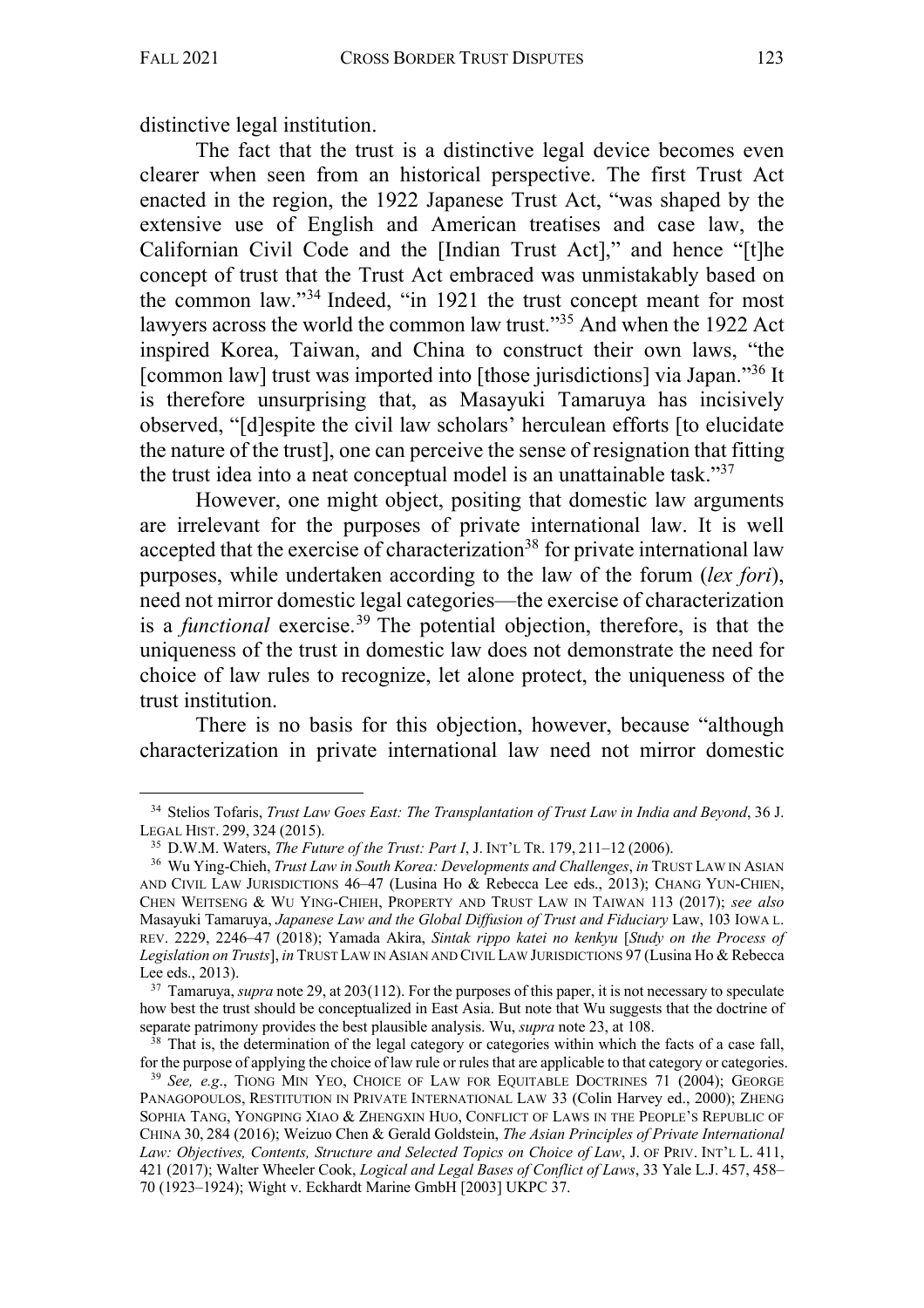categories of case, the classifications under domestic law exert a highly persuasive influence at the conflicts level."40 On the one hand, because forum courts determine the applicable choice of law rules, judges, when determining that issue, cannot be completely detached from the domestic law analysis of the type of claim in question. The one always affects the other.<sup>41</sup> On the other hand, the choice of law rules that forum courts apply have the real possibility of directly affecting the health or status of domestic law. This is particularly pertinent where the domestic law in question can facilitate cross-border activity; the trust is not a purely domestic device. In East Asia, a trust's primary domain is the commercial arena;42 and commercial life attracts and thrives on cross-border activity. A vigorous set of trust choice of law rules may facilitate and encourage the development of the outward-facing aspects of trust law, through ensuring certainty and predictability where cross-border trust disputes occur.<sup>43</sup> This increases confidence in, and the usage of, domestic trust laws, and increases the attraction of foreign investment in the region.

In sum, the first yardstick by which East Asian choice of law rules can be assessed is the extent to which they recognize and promote the distinctiveness of the trust.

#### *B. Autonomy and Legitimate Expectations*

The trust, like a contract, is a facilitative device made available for people to "realis[e] their wishes, by conferring legal powers upon them to create, by certain specified procedures and subject to certain conditions, structures of rights and duties within the coercive framework of the law."44 The provision of private law facilitative devices is an expression of the state's commitment to recognizing and protecting personal autonomy. It also allows individuals to have the freedom to use such facilities to achieve their aims or goals.<sup>45</sup> If the protection of autonomy is one side of a coin, its flipside is the protection and vindication of legitimate expectations. If the law allows individuals the freedom to use facilitative devices, it follows

<sup>40</sup> Adeline Chong, *The Common Law Choice of Law Rules for Resulting and Constructive Trusts*, 54 INT'L & COMPAR. L.Q. 855, 861 (2005).

<sup>41</sup> This point has also been made in East Asia. *See, e.g.*, YOKOYAMA *supra* note 20, at 65; Zhengxin Huo, *An Imperfect Improvement: The New Conflict of Laws Act of the People's Republic of China*, 60 INT'L & COMPAR. L.Q. 1065, 1075 (2011).

<sup>42</sup> *See* Tamaruya, *supra note* 8 (Japan); Chang, Chen & Wu, *supra* note 36, at 47; Chang, Chen &Wu *supra* note 36, at 113; Ho et al., *supra* note 27, at 79–82.

 $^{43}$  A similar point has been made in relation to the Taiwanese PILA more generally: "It is beyond doubt that the provisions of the [PILA] on international contracts, torts, property rights and family relationship played an important role in supporting the ties of international trade, cross-border tourism and transnational marriage." *See generally* Chen, *supra* note 20.

<sup>44</sup> H.L.A. HART, THE CONCEPT OF LAW 27–28 (2nd ed. 1994).

<sup>45</sup> *See* Ying Khai Liew, *Justifying Anglo-American Trusts Law*, 12 WM. & MARY BUS. L. REV. 685 (2021).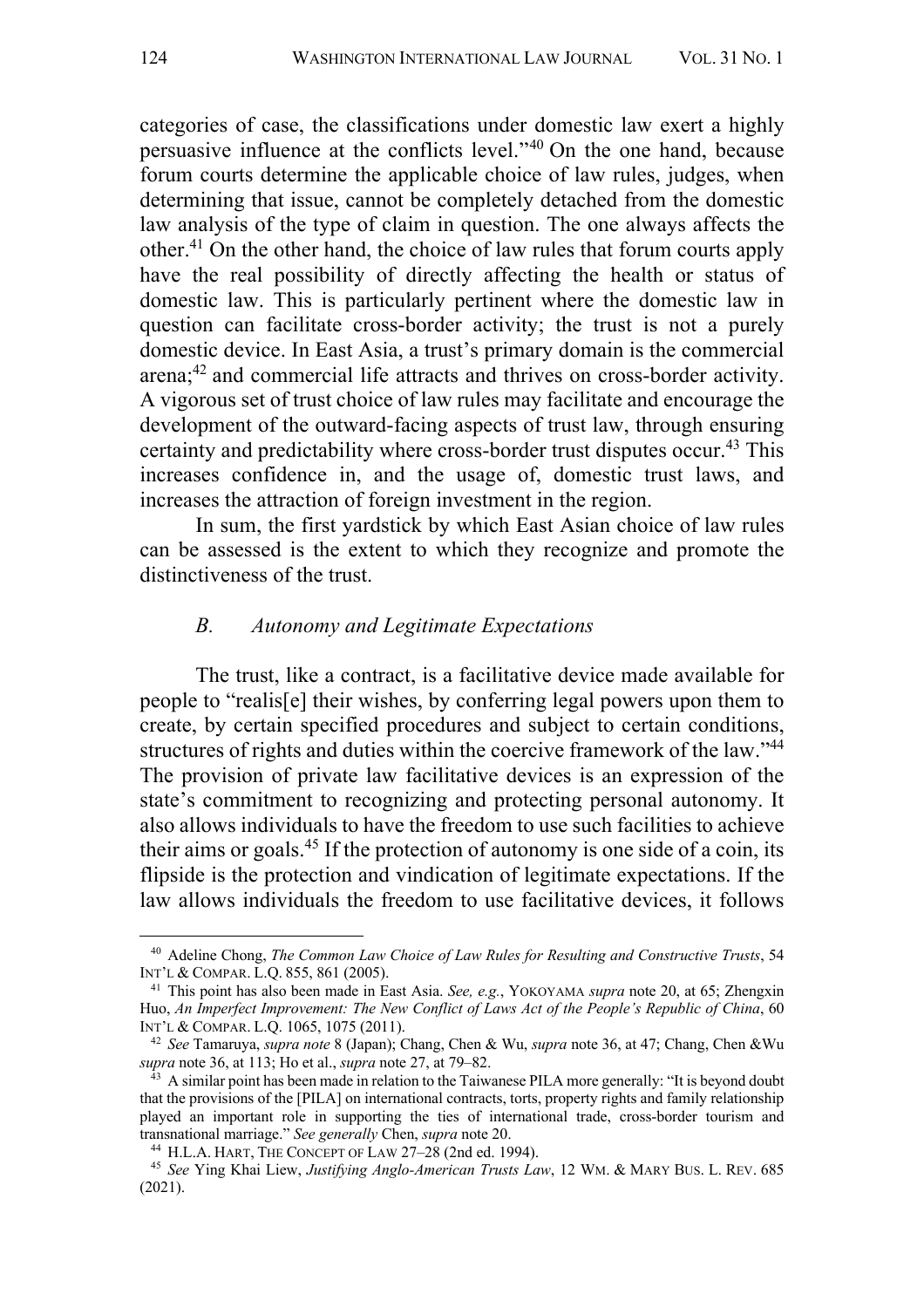that these individuals can expect legal effect to be given to legitimate choices made within the bounds of the relevant facilitative device.

The enhancement of personal autonomy and the protection of legitimate expectations also inform the choice of law rules which relate to domestic facilitative devices. In relation to the protection of autonomy, this can be detected in the East Asian jurisdictions' choice of law rules for contracts, <sup>46</sup> the Chinese choice of law rules for trusts, <sup>47</sup> and the Convention, <sup>48</sup> which allows the relevant parties to choose the governing law. In relation to the protection of legitimate expectations, an influential paper written by Max Rheinstein in 1945 is instructive.49 There, Rheinstein argued that the protection of legitimate expectations is one of the main rationales of any choice of law rule.<sup>50</sup> In particular, "one of those expectations is that we ought not to be subjected to punishment, liability or other legal detriment for conduct which we had good reason to believe would not subject us to such troubles,"<sup>51</sup> as would be the case if a dispute were to be decided "under a law whose application would take the parties by surprise."<sup>52</sup> There is good reason to think that there ought to be consistency between autonomy and expectations, certainly in relation to facilitative devices. Thus, contractual freedom is matched by the freedom of the parties to select the governing law of their contract, the choice of which, if not generally respected, would "take the parties by surprise." The same ought to be the case in relation to trusts.

The enhancement of autonomy and the protection of legitimate expectations, taken together, form the second yardstick. Thus, for example, the law would detract from these rationales if the parties that create a trust expressly or impliedly select a governing law, but the trust is categorized as a contract in some cases or as a form of property in others. Another example is where a settlor chooses a governing law to apply to a specific aspect of the trust, but this law is essentially overridden by the forum's courts due to the choice of law rules employed: this would detract from the enhancement of autonomy and protection of legitimate expectations, unless such overriding is otherwise justified by, for example, public policy considerations.

# II. CHARACTERIZATION

<sup>46</sup> Japan PILA art. 7; S. Kor. PILA art. 25(1); Taiwan PILA art. 20(1); China PILA art. 41.

<sup>47</sup> Japan Trust Act art. 182; S. Kor. Trust Act art. 101; Taiwan Trust Act ch. VII; China Trust Act art.

<sup>54.</sup>

<sup>48</sup> *See* Convention on Law Applicable to Trust, art. 6.

<sup>49</sup> Max Rheinstein, *Place of Wrong: A Study in the Method of Case Law*, 19 TUL. L. REV. 4 (1945).

<sup>50</sup> *Id.* at 17–24.

<sup>51</sup> *Id.* at 22.

<sup>52</sup> *Id.* at 23.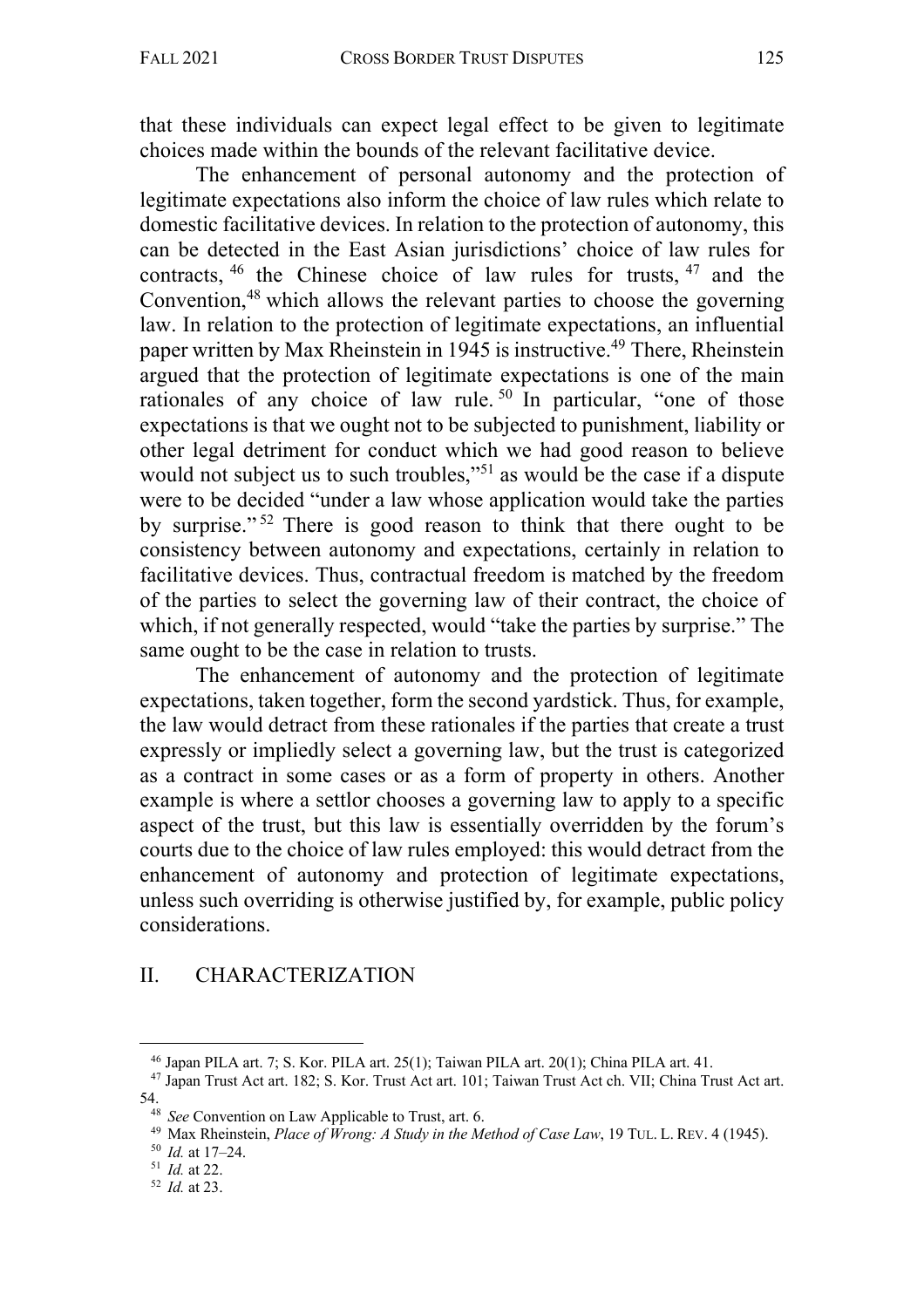To assess the choice of law rules that may be applicable to crossborder trust disputes, it must first be noted that all four East Asian jurisdictions follow the classical methodology for determining the applicable law.<sup>53</sup> This classical methodology provides that the forum court must first categorize or characterize the dispute at hand and then deduce the connecting factor prescribed by the relevant category. This section considers the issue of characterization, and Part Three considers connecting factors.

Under the Convention, clear guidance is given as to the issue of characterization: "legal relationships created—inter vivos or on death—by a person, the settlor, when assets have been placed under the control of a trustee for the benefit of a beneficiary or for a specified purpose<sup>"54</sup> and "created voluntarily and evidenced in writing"55 will be characterized as a "trust." Article 2 further clarifies that:

A trust has the following characteristics:

- (a) the assets constitute a separate fund and are not a part of the trustee's own estate;
- (b) title to the trust assets stands in the name of the trustee or in the name of another person on behalf of the trustee;
- (c) the trustee has the power and the duty, in respect of which he is accountable, to manage, employ or dispose of the assets in accordance with the terms of the trust and the special duties imposed upon him by law.

Because this definition of a "trust" does not strictly reflect the common law concept of "equitable ownership,"56 there is no doubt that a significant majority of trusts, presently recognized in East Asia, would fall within its ambit. This is likely to be true even in China, where the curiously drafted Article 2 of the Trust Act defines a trust as arising where a settlor "entrusts" property rights to the trustee—a provision which has caused much uncertainty as to whether the trustee must have title to the trust assets. A Chinese trust established without transfer of trust property to the trustee still fits the Convention, as it involves "assets … placed under the control

<sup>53</sup> *See* YOKOYAMA, *supra* note 20, at 64–65; Hongsik Chung, *Private International Law*, *in* INTRODUCTION TO KOREAN LAW 271, 283 (Korea Legislation Research Institute ed., 2013); Chen, *supra*  note 20, at 30 (discussing the Taiwan Supreme Court's decision Tai-Kang 165 of 2005); Huo, *supra* note 41, at 1075.

<sup>54</sup> *See* Convention on Law Applicable to Trust, art. 2.

<sup>55</sup> *See* Convention on Law Applicable to Trust, art. 3.

<sup>&</sup>lt;sup>56</sup> DAVID J. HAYTON ET AL., UNDERHILL AND HAYTON: LAW RELATING TO TRUSTS AND TRUSTEES 100.51, 100.58 (13th ed. 2016).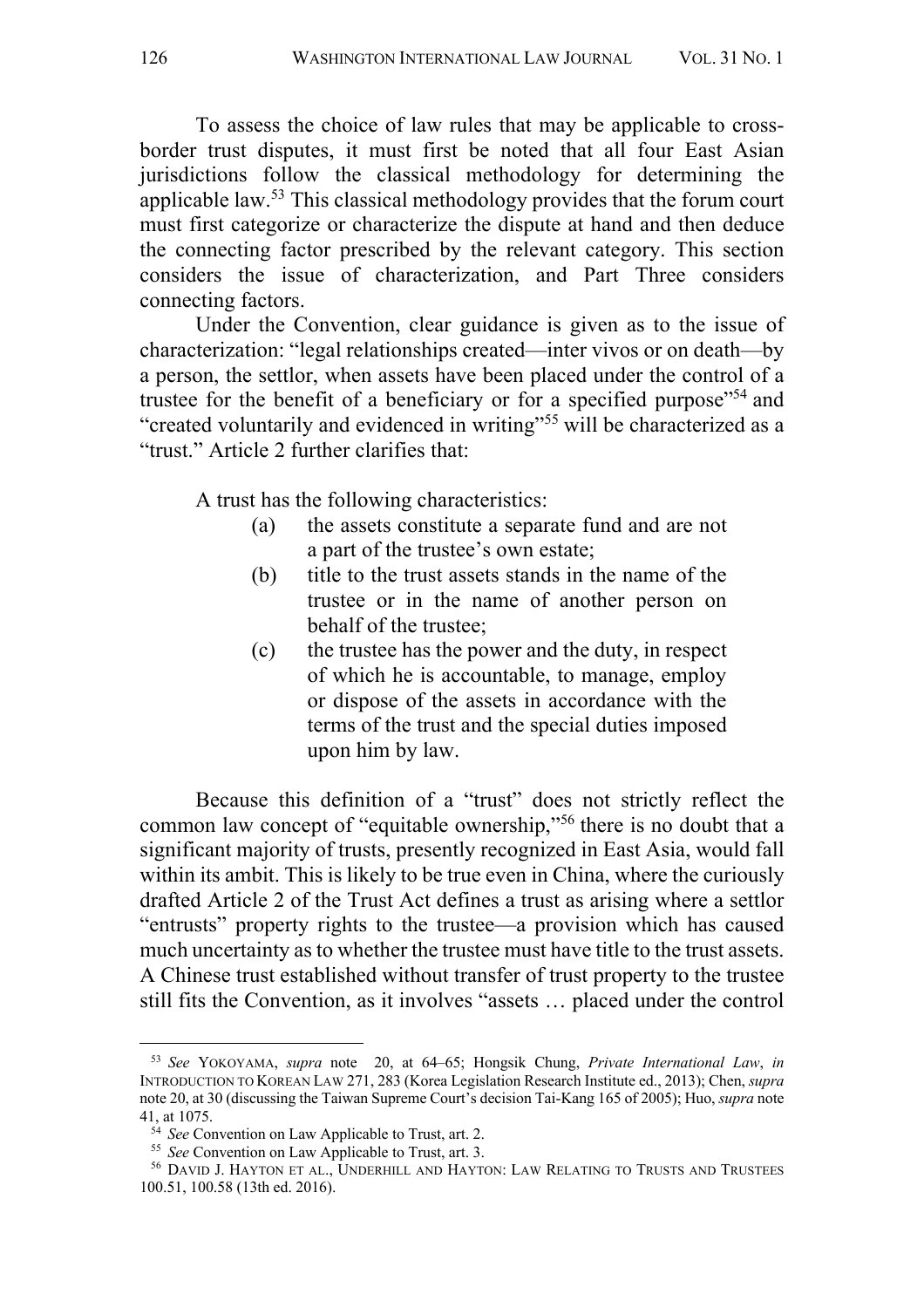of a trustee."57 It may well be said that title to the trust assets is "in the name of [the settlor] on behalf of the trustee."

In East Asia, however, the issue of characterization is not straightforward. The reason for this, insofar as Japan, Korea, and Taiwan are concerned, is that their PILAs make no specific provision for trusts. In China, a specific provision is made for trusts, but as discussed below, this provision is far from comprehensive and creates similar characterization issues.

## *A. Trusts Created by Contract ("Trust Contracts")*

As a matter of first impression, courts in Japan, Korea, and Taiwan are likely to assume that trusts created by contract attract choice of law rules pertaining to contracts. This is consistent with the prevailing view that domestic trusts are a kind of contract. In the case of China, the dedicated trusts choice of law rules in Article 17 of the Chinese PILA<sup>58</sup> are likely to be assumed to be applicable.

However, because domestic and choice of law legal categories need not mirror one another, these characterizations are not a foregone conclusion. In the case of China, the highly influential view that a trust is a contract<sup>59</sup> may lead courts to characterize a trust as a contract for choice of law purposes. Another possibility in all four jurisdictions is to characterize a trust dispute as concerning property. This characterization is consistent with the occasional—but potentially misguided—analysis that, in East Asian civil jurisdictions, trust beneficiaries have a right *in rem* over trust funds.60 It is also possible that a trust created by contract almost always involves the creation or acquisition of real rights, at two points in time at least. The first is when the settlor transfers trust assets to the trustee. <sup>61</sup> The second is upon termination of the trust, when residual trust assets will vest in the beneficiary, the settlor, or such persons as provided for in the trust instrument.<sup>62</sup> Moreover, this characterization may follow if a trust dispute is conceptualized as a dispute to determine the title or ownership of the relevant property.

<sup>57</sup> Rebecca Lee, *Conceptualizing the Chinese Trust*, 58 INT'L & COMPAR. Q. 655, 662 (2009) (quoting Convention on Law Applicable to Trusts, art. 2).

<sup>58</sup> Japan Trust Act art. 182; S. Kor. Trust Act art. 101; Taiwan Trust Act ch. VII; China Trust Act art. 54.

<sup>59</sup> *See* Lee, *supra* note 57, at 659–62; Ho et al., *supra* note 27, at 87–88.

<sup>60</sup> *See* Wu, *supra* note 23.

<sup>&</sup>lt;sup>61</sup> Even in China, "in practice an overwhelming majority of Chinese trusts do involve the transfer of trust property to the trustee." Ho et al., *supra* note 27, at 86.<br><sup>62</sup> Japan Trust Act art. 182; S. Kor. Trust Act art. 101; Taiwan Trust Act ch. VII; China Trust Act art.

<sup>54.</sup>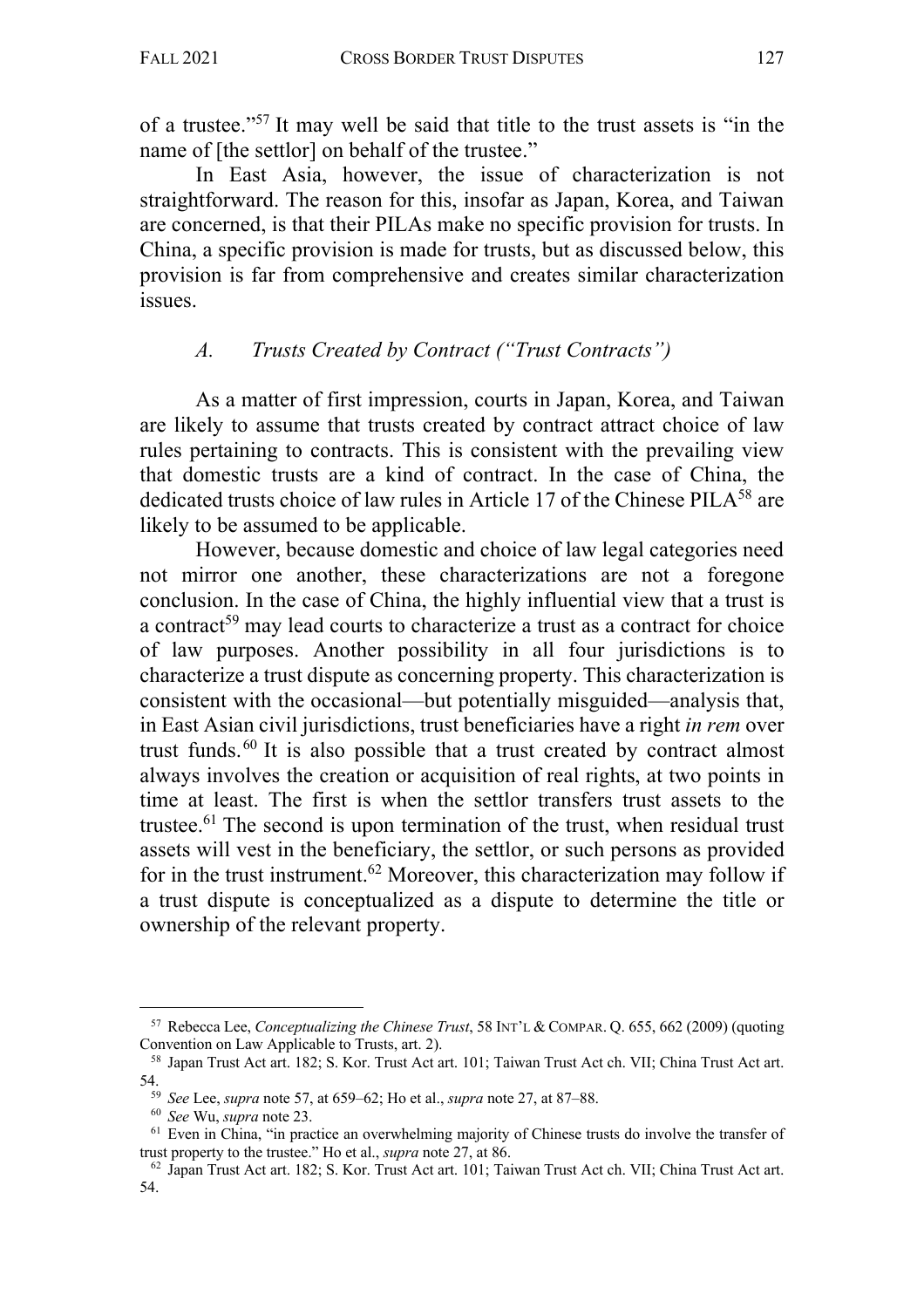#### *B. Trusts Created by Will ("Testamentary Trusts")*

In East Asia, the Trust Acts recognize that not all trusts are created by contracts. But when we move away from the notion of trusts as contracts, the instinct to apply the contract characterization becomes less compelling. <sup>63</sup> In relation to China, it also becomes impossible to apply Article 17 of the Chinese PILA. That provision states:

The parties concerned may choose the laws applicable to trust by agreement. If the parties do not choose, the laws at the locality of the trust or of the fiduciary relation shall apply.

The phrase "may choose … by agreement" is a translation of "协议 选择," which implies a discussion between the relevant parties from which a consensus is achieved.64 Thus, Article 17 is applicable only where there is a contract, it cannot apply where there is none.

Testamentary trusts are likely to be characterized as relating to succession, since a testamentary trust increases or decreases the portion of the testator's estate from which an individual will inherit. However, for the reasons below, this is not a foregone conclusion.

The first reason concerns the nature of the property in question. In the Chinese PILA, Article 31 provides that the succession of immovable property is governed by the *lex situs*. 65 Although the distinction between movable and immovable property for the purpose of succession choice of law rules is not explicitly drawn in the other three PILAs, it has been suggested that in Japan, succession of immovable property is also governed by the *lex situs*. <sup>66</sup> In any case, where the *lex situs* is applied, the testamentary trust is characterized as a matter of property, as opposed to succession. The property characterization also becomes more likely to be applied if East Asian courts take their role in a testamentary trust dispute as being to identify the rightful *owner* of the deceased's immovables.

The second reason arises due to the interrelationship between succession and wills choice of law rules. In the Chinese PILA, a bright line is drawn between "statutory succession" (which includes intestate succession) and "testate succession" (which involves a will).<sup>67</sup> This may suggest that testamentary trusts always fall within the latter set of rules, but matters may not be this straightforward. In China, as well as in Japan, Korea, and Taiwan, where such a distinction is not drawn, a will does not

<sup>63</sup> *See* Wu, *supra* note 23.

<sup>64</sup> I thank Hui Jing for bringing this to my attention.

<sup>&</sup>lt;sup>65</sup> That is, the law of the place where the property is situated.

<sup>66</sup> YOKOYAMA *supra* note 20, at 343.

 $67$  China PILA, art. 31 (intestate succession), arts. 32–33 (testate succession).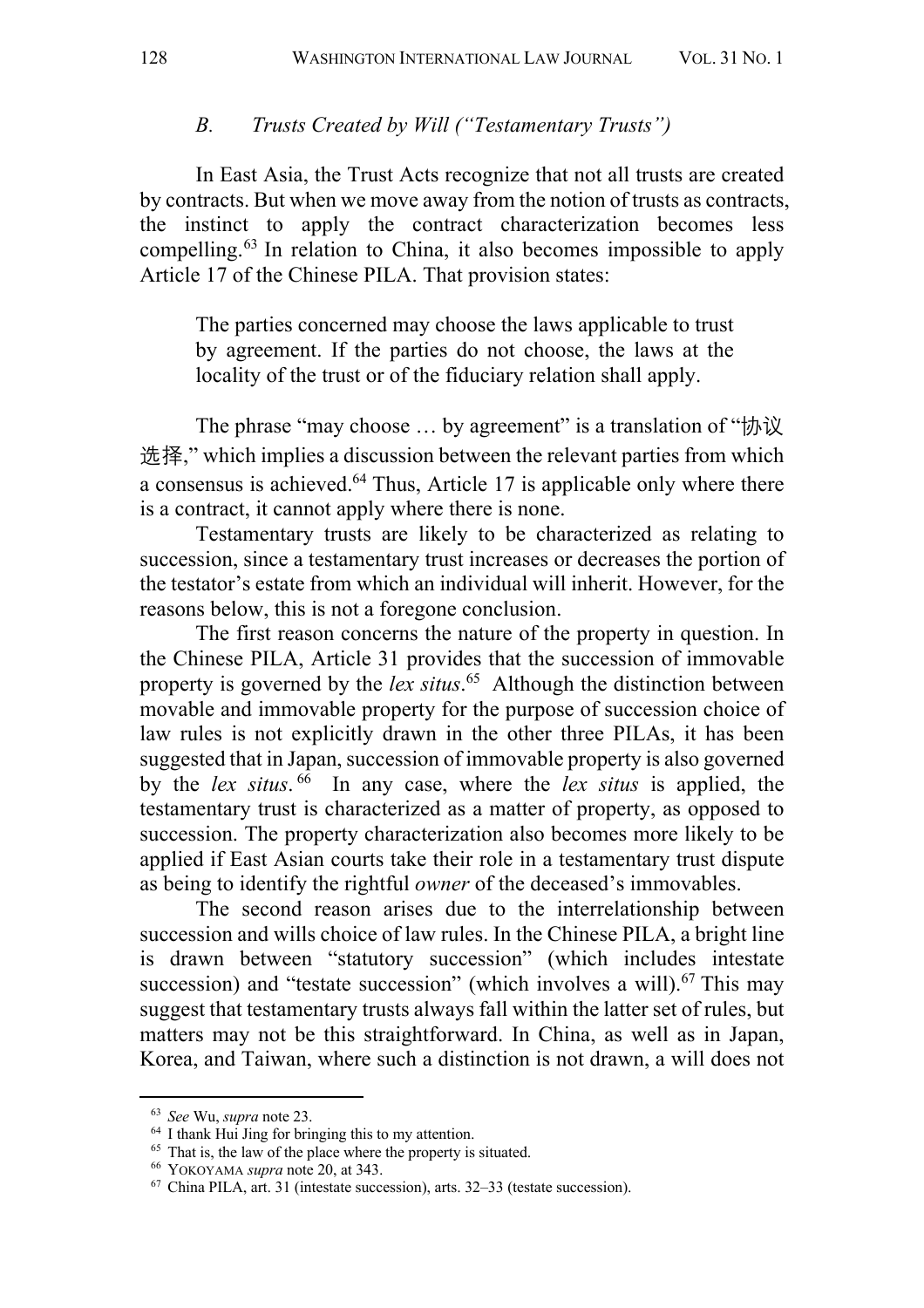govern all aspects of succession matters relating to the deceased's property. A clear example is forced heirship,  $68$  to which a will must yield. When it comes to testamentary trust disputes, it may be difficult to determine whether the case falls within the succession or wills provisions.<sup>69</sup>

The problem does not end there. The Japanese and Taiwanese PILAs contain a category of choice of law rules applicable to "juridical acts."70 Given that the execution of a will is a juridical act, it may be possible to characterize a testamentary trust as a "juridical act" for choice of law purposes.71

# *C. Created by Self-Declaration ("Self-Declared Trusts")*

As previously mentioned, in Japan and Korea, and Taiwan to a more limited extent,  $^{72}$  trusts may be created by self-declaration. That is, settlors can constitute themselves trustees for the intended beneficiaries. For choice of law purposes, a property characterization may be appropriate due to the reasons discussed earlier, namely on the basis that beneficiaries have *in rem* rights in trust assets, or on the basis that real rights are acquired or transferred when a trust terminates. But the former basis is likely to be theoretically unsound, as discussed earlier, and the latter basis may flounder where, when the dispute arises, the trust is nowhere near its end. Alternatively, self-declared trusts may attract the choice of law rules relating to juridical acts.

# *D. Breach of Trust*

Regardless of the means by which a trust is created, three other possibilities arise where the dispute concerns an alleged breach of trust. It may be possible for the courts to characterize a claim as concerning unjust enrichment or *negotiorum gestio*<sup>73</sup> (for example, where the claim concerns an errant trustee making a personal profit) or tort<sup>74</sup> (for example, where the claim concerns a breach of trust causing a loss to the trust fund) for choice of law purposes, depending on the nature of the alleged breach.

<sup>&</sup>lt;sup>68</sup> On which see discussion in Part 6.2. below. Forced heirship is a statutory scheme of mandatory distribution of a deceased's estate.

 $^{69}$  Japan PILA art. 36 (succession), art. 37 (wills); S. Kor. PILA: art. 49 (succession), art. 50 (wills); Taiwan PILA: art. 58 (succession), art. 60 (wills).

 $70$  Japan PILA art.  $7-8$ ; Taiwan PILA art. 20. "Juridical acts" are acts which are expressions of a person's will that are intended to have legal consequences. The Korea PILA contains rules concerning the *formal* validity of "juridical acts," but none which govern their *essential* validity. The China PILA contains no specific rules concerning juridical acts.

<sup>71</sup> *See, e.g.*, YOKOYAMA, *supra* note 20, at 360.

<sup>72</sup> *See* Ho et al., *supra* note 27.

<sup>73</sup> These are discussed in Section III.A below.

<sup>74</sup> This is discussed in Section III.B below.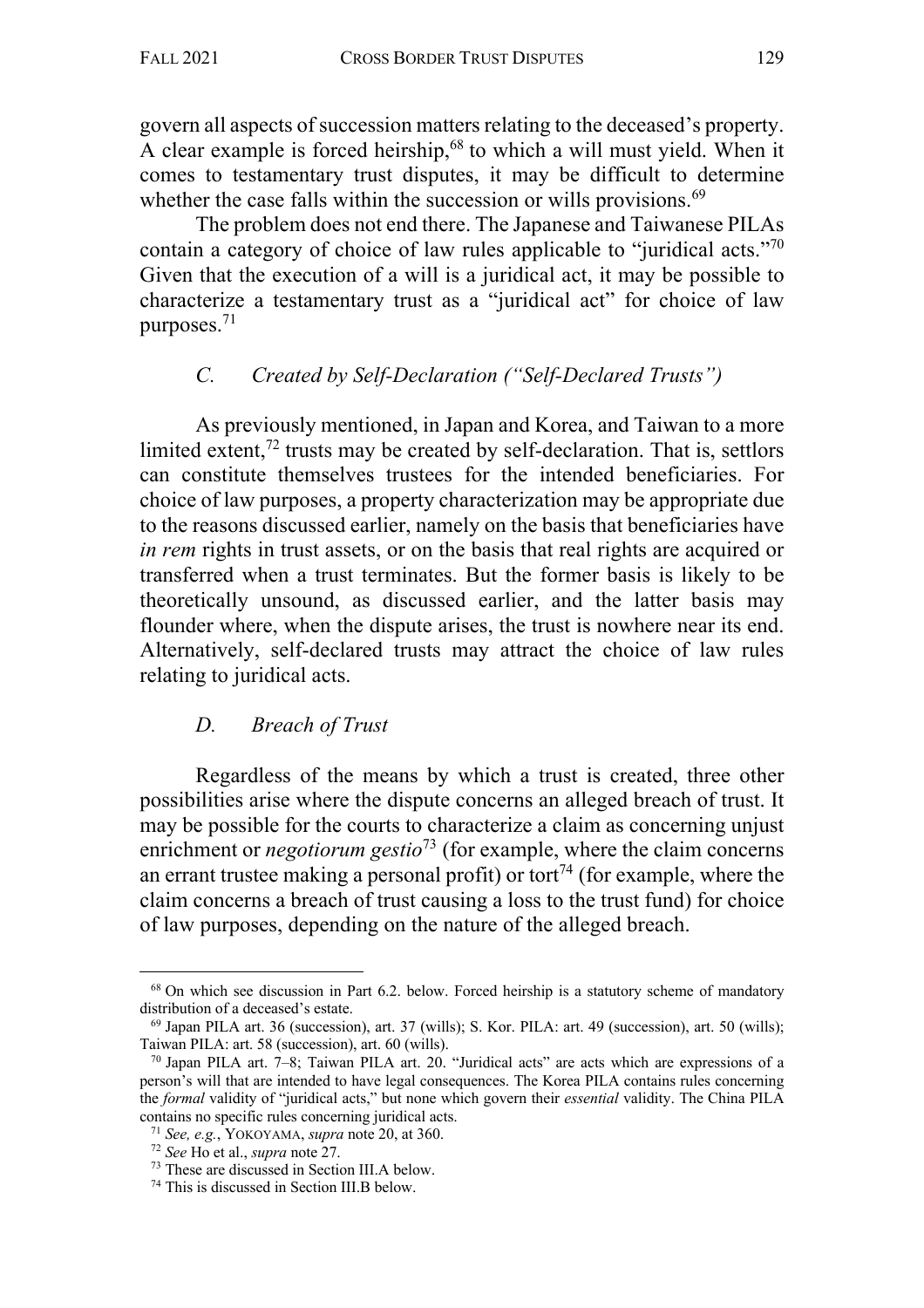#### *E. Uncertainty in Characterization*

As the discussion above illustrates, there are various ways in which East Asian courts may characterize a cross-border trust dispute. The variety of options, coupled with the fact that there is an absence of guiding principles, causes concern.

On the one hand, the difficulty in characterizing a trust dispute detracts from the protection of autonomy and the vindication of legitimate expectations. The freedom of parties to select the applicable law is significantly curbed if the parties are unable to know what to expect in terms of the choice of law. To treat what was intended as a trust as something else, for choice of law purposes, fundamentally disappoints the legitimate expectations that the device was to be treated as a trust.

On the other hand, by characterizing trusts as something other than a trust, East Asian private international law is out of sync with the approach adopted by jurisdictions that are most active on the international trust scene. These are jurisdictions that also take a similar approach to the choice of law issue, given that they are usually common law jurisdictions and/or signatories to the Convention. This provides a disservice to the distinctive nature of the trust, both domestically and globally. It detracts from the central objective of the exercise of characterization, namely "harmony of decision wherever the case is heard."<sup>75</sup>

There is also the potential knock-on effect of discouraging individuals and companies from entering into trust relationships which relate to or utilize the laws of the East Asian jurisdictions. This is because these parties are unable to foresee how those forum courts might resolve the choice of law question were a cross-border dispute to arise.

#### III. CONNECTING FACTORS

The differences in characterization would be inconsequential if these distinctions were simply different paths to the same applicable law. Yet, this is far from the case. Each of these categories have substantively different connecting factors. <sup>76</sup> Apart from causing a disservice to the protection of party autonomy and legitimate expectations, this diminishes the distinctiveness of the trust. As Tiong Min Yeo notes, "[c]hoice of law categories … are intended to bring together problems which, because of their similarity, ought to share the same connecting factor."  $^{77}$  By characterizing the trust as something other than a trust for choice of law purposes, East Asia jurisdictions send the unfortunate message that a trust

<sup>75</sup> YEO, *supra* note 39, 3.04.

<sup>&</sup>lt;sup>76</sup> A connecting factor is that which links a legal category or issue with a particular legal system.

<sup>77</sup> YEO, *supra* note 39, 3.09.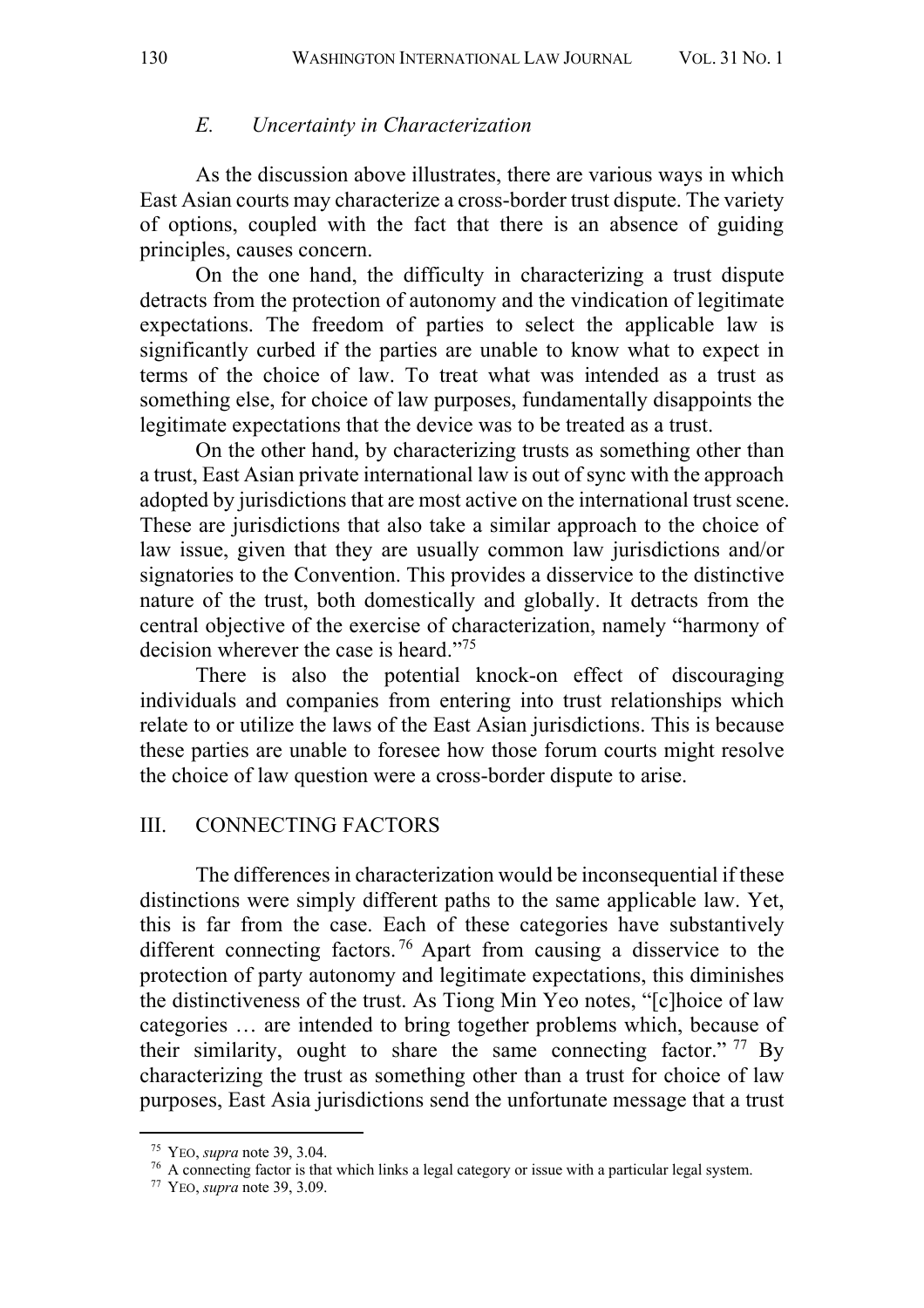is not a distinct concept that ought to be treated in a unitary manner.

Part Three discusses the connecting factors applicable to the categories of succession and wills, property, juridical acts (which includes contracts), and Chinese "trusts." Unjust enrichment, *negotiorum gestio*, and tort will then be scrutinized in Part Four, as these categorizations are relevant in a narrower range of trust claims, namely when there is a breach of trust claim.

### *A. Succession and Wills*

In Japan, Korea, and Taiwan, the connecting factor for succession and wills is the testator's *lex patriae* (nationality). However, the point in time at which nationality is determined differs. This point in time may be at the time of death for succession or at the time of execution for wills. In China, the applicable law to succession is the testator's habitual residence at the time of death and the *lex situs* for immovables. For wills, it is the habitual residence at the time of death or the testator's *lex patriae*. Thus, the connecting factors for succession and wills are not identical.

Both categories, will and succession, do not provide the proper scope for testators to select the law applicable to their testamentary trust. But there is no reason to deny testators the autonomy to do so, as giving effect to an express choice does not appear to introduce any amount of instability or difficulty in ascertaining the applicable law. In situations where the *lex patriae* is applied, this also denies the distinctiveness of the trust by treating testamentary trusts as entailing nothing more than succession or family law, when in reality a trust is a flexible device that may be of relevance beyond any existing a succession or family-related aim. The same problem arises where a distinction is made between movables and immovables. This fragmented approach detracts from recognizing a trust as a distinctive institution, which applies regardless of the nature of the trust assets.

All the above can be contrasted with the Convention, which provides latitude to settlors (including testators) to exercise autonomy. Their express or implied choice of governing law will normally take effect, unless the chosen law does not recognize the specific trust or type of trust.<sup>78</sup> In the absence of a choice, the applicable law is the law with which *the trust*, not the testator, has the closest connection—a rule consistent with the distinctive nature of the trust. In addition, under the Convention, the relevant point in time is clear. This is the time the testator *executes* the will, whether in relation to an express or implied governing law of choice<sup>79</sup> or

<sup>78</sup> *See* Convention on Law Applicable to Trust, art. 6.

<sup>79</sup> *In the Estate Constantinou* [2012] QSCR 332 (Austl.); *see also* HAYTON ET AL., *supra* note 56, at 100.146.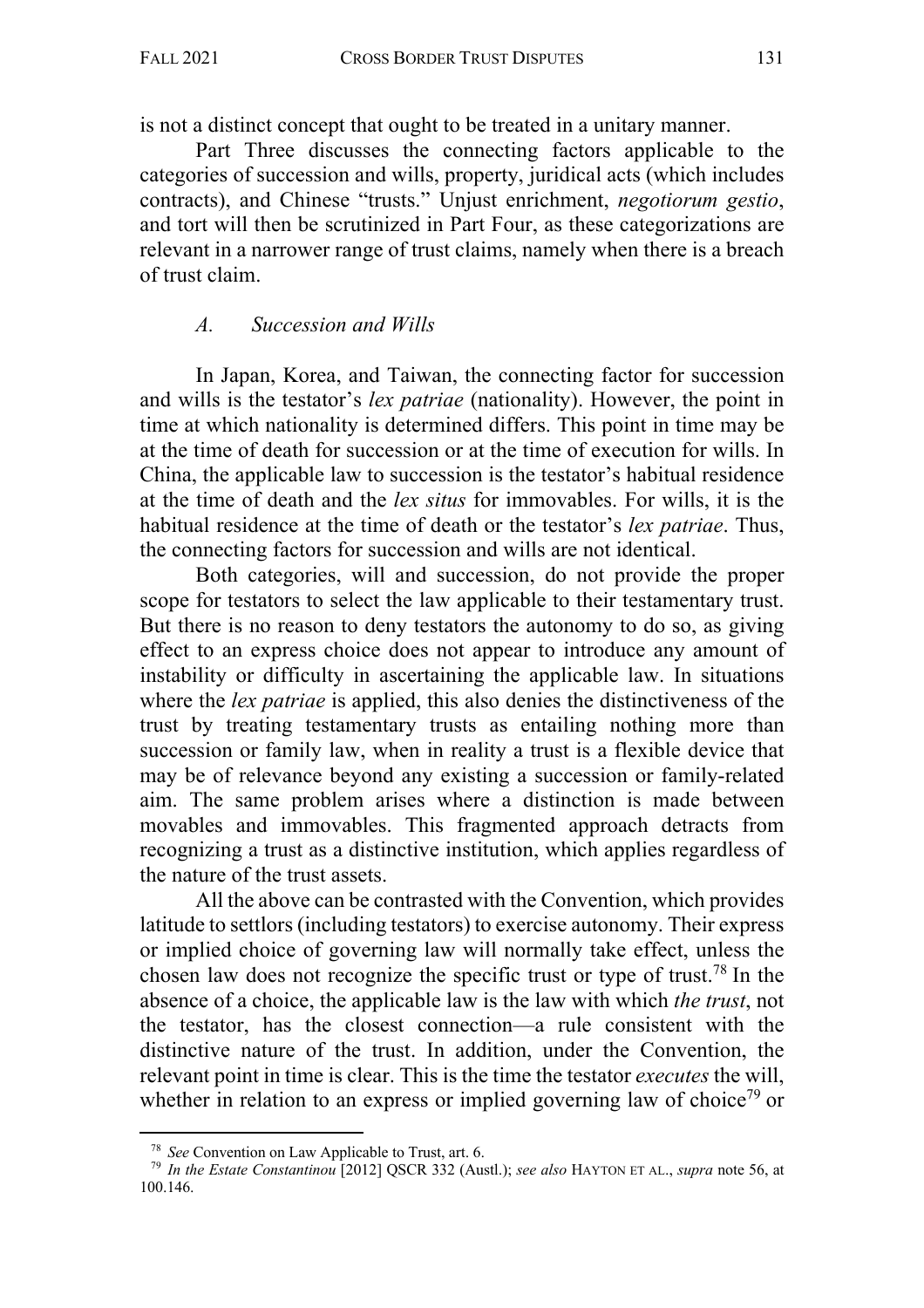in relation to the law with the closest connection to the trust.  $80$  This approach is adopted to provide certainty and protect the expectations of the testator. <sup>81</sup> These key considerations may be overlooked if the relevant time used is the time of the testator's death.

## *B. Property (Rights in Rem)*

In relation to property, Japan, Korea, and Taiwan reflect a similar approach: the connecting factor for both movable and immovable property is the *lex situs* of the subject matter. <sup>82</sup> In China, the same position is adopted in relation to immovables, movables attract the *lex situs* rule when the parties have not agreed on a governing law.<sup>83</sup>

In the context of trust disputes, these approaches are problematic for three reasons. First, with the limited exception in China, a property characterization denies settlors the autonomy to choose the governing law. This contrasts with the position under the Convention, where an express choice of governing law by the settlor generally takes effect, even if it differs from the *lex situs*. This approach "places a higher currency on settlor autonomy than on the risk of unenforceability overseas."<sup>84</sup>

Second, even in the absence of an express choice, the property characterization overemphasizes the *lex situs* at the expense of other factors. Consider the position under the Convention. On the one hand, when determining whether there is an *implied* choice of law under Article 6, "[t]he situs of the assets may be an important factor where the bulk of the trust property is immovable. However, where movable property is concerned, the situs appears to be a relevant, but not especially important factor." <sup>85</sup> Ultimately, the basal criterion is the settlor's subjective intention<sup>86</sup> and the *lex situs* is important only insofar as it sheds light on that criterion. Thus, the Convention better protects the legitimate expectations of the parties rather than simply using the property characterization. On the other hand, absent an express *or* implied choice of law, Article 7 provides that the applicable law is the law with which the trust is most closely connected, with particular reference made to:

a) the place of administration of the trust designated by the settlor;

<sup>80</sup> HAYTON ET AL., *supra* note 56, at 100.153.

<sup>81</sup> *See In the Estate Constantinou* [2012] QSCR 44 (Austl.); HAYTON ET AL., *supra* note 56, at 100.153.

<sup>82</sup> Japan PILA art. 13; S. Kor. PILA art. 19; Taiwan PILA art. 38. 83 China PILA art. 36–37.

<sup>84</sup> HAYTON ET AL., *supra* note 56, at 100.137.

<sup>85</sup> LAWRENCE COLLINS ET AL., DICEY, MORRIS AND COLLINS ON THE CONFLICT OF LAWS (Adrian Briggs et al. eds., 2018).

<sup>86</sup> HAYTON ET AL., *supra* note 56, at 100.141.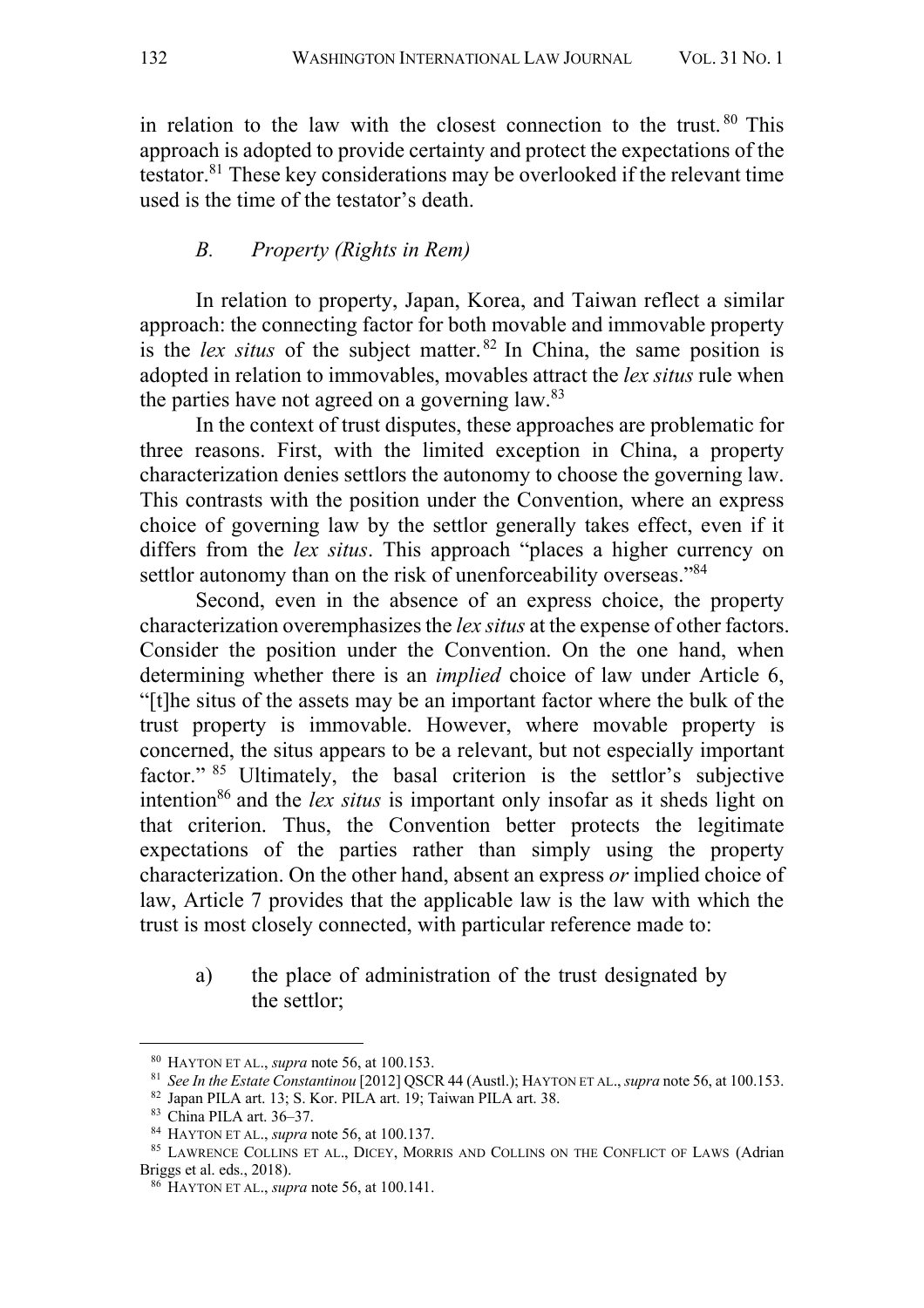- b) the situs of the assets of the trust;
- c) the place of residence or business of the trustee;
- d) the objects of the trust and the places where they are to be fulfilled.87

The lex situs is merely one of these four non-exhaustive criteria. Moreover, the lex situs is not necessarily a particularly weighty factor: "[t]he situs of the assets of the trust may deserve little weight: the movables included in a trust are usually intangible, e.g., stocks, shares, and bonds; and the situs of an intangible movable is to some extent a fiction."88 By not according the lex situs undue weight, the Convention better recognizes the distinctiveness of the trust. Trust law is not a matter of property law per se but is a unique legal institution that should be taken when applying the close connection test.

Third, the *lex situs* approach is practically problematic. As David Hayton notes, <sup>89</sup> it is increasingly common for *inter vivos* trusts to be created where its assets are initially of nominal value, only for substantial assets to be added later as accretions to the fund. In relation to testamentary trusts, the trust fund often contains assets across multiple jurisdictions. In these cases, the *lex situs* is not an important factor. To give undue weight to the *lex situs* in these cases would be to impose an outcome that does not align with the legitimate expectations of the settlor when creating a trust and of the beneficiary who does not expect the trust to be treated as a matter of property, even for choice of law purposes.

## *C. Juridical Acts (Including Contracts)*

As observed above,<sup>90</sup> Japan and Taiwan have dedicated choice of law rules governing the essential validity of "juridical acts" in their PILAs. This category is absent in Korea and China. Instead, the latter two jurisdictions make explicit reference to *contract* choice of law rules.<sup>91</sup> a category absent in Japan and Taiwan. These two phenomena are related: entering into a contract is undoubtedly a juridical act. Therefore, in Japan and Taiwan, the "juridical acts" category is intended to cover contracts. One upshot of this strategy, insofar as trusts are related, is that the more widely crafted "juridical acts" category can, in addition to trust contracts, include testamentary trusts. This is because the execution of a will is also a juridical act. In the following discussion, the generic label "juridical acts"

<sup>87</sup> *See* Convention on Law Applicable to Trust, art. 7.

<sup>88</sup> COLLINS ET AL., *supra* note 85, at 29–121.

<sup>89</sup> Hayton, *supra* note 13, at 13.

<sup>90</sup> *See* Japan PILA art. 7–8; Taiwan PILA art. 20.

<sup>&</sup>lt;sup>91</sup> S. Kor. PILA art. 25; China PILA art. 41.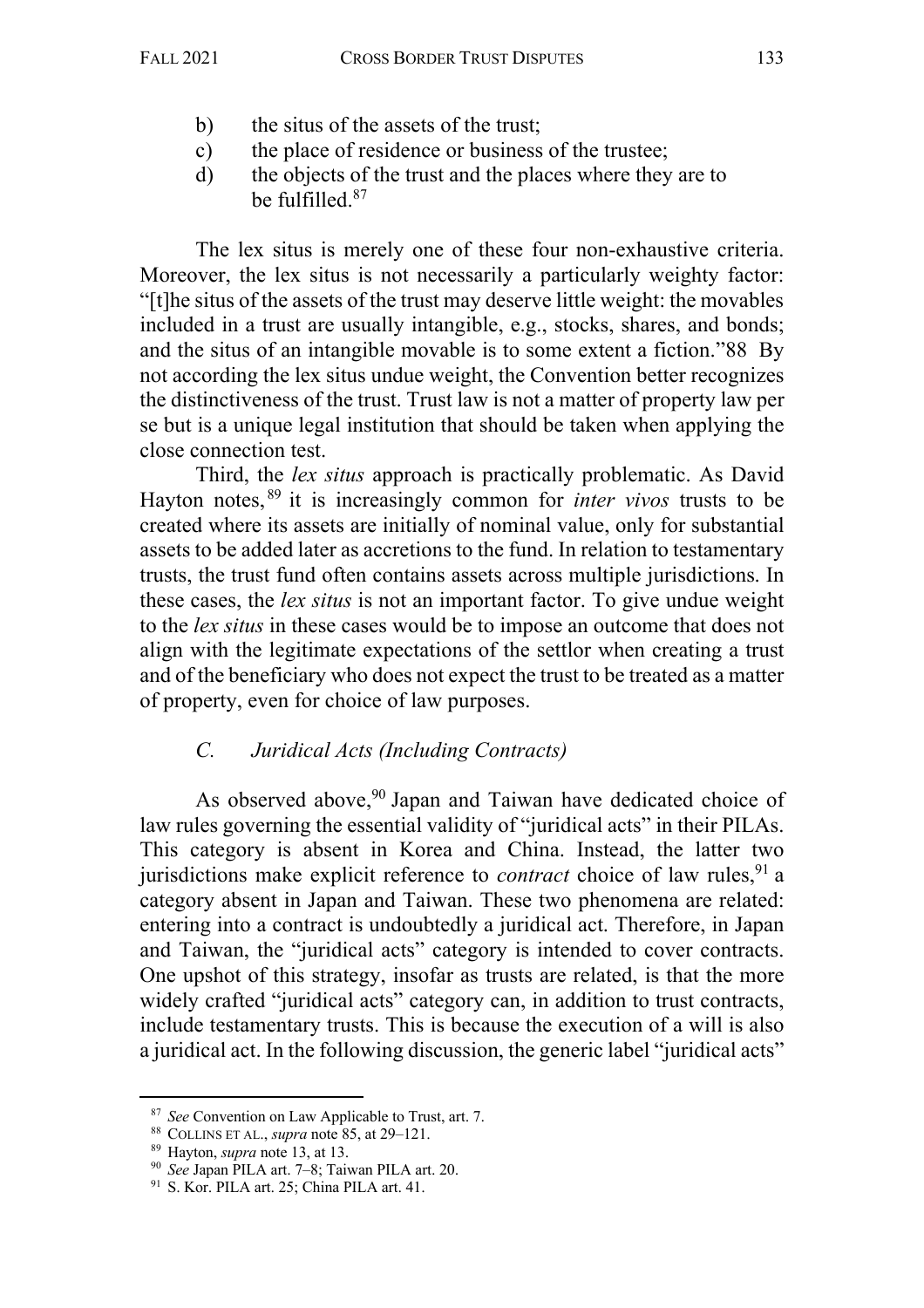refers to the choice of law rules for that category (including contracts and wills) in Japan and Taiwan, as well as contract rules in Korea and China.

Structurally, all four jurisdictions share a similar approach. Parties are free to choose the governing law, and in the absence of a choice, a close connection test applies. The same structure is adopted in the Convention. However, important differences exist between the rules in the East Asian jurisdictions and compared to the Convention.

#### *1. Party Choice*

Of the four jurisdictions, only the Korean  $PILA<sup>92</sup>$  makes specific mention of giving effect to *express* and *implied* choice of law. The terms of the Japanese and Chinese PILAs are non-specific.<sup>93</sup> While Japanese courts have given effect to implied choices, <sup>94</sup> the position in China remains unclear.95 Taiwan strictly recognizes *express* choices only.96

To the extent that express choices carry the day, the position in East Asia, just as under the Convention, <sup>97</sup> protects and enhances party autonomy. But where implied choices of law are denied, there is a derogation from party autonomy. It is not clear why a choice—not stated in so many words, but which clearly reflects the actual intention of the parties—is not given effect.<sup>98</sup>

There are two subtle, but important, differences between the regimes in East Asia and the Convention. First, where the juridical acts choice of law rules are engaged as a result of characterizing a trust as a contract, it is the bilateral intention of the parties as expressed in their contract which matters, rather than the unilateral intention of the settlor as under the Convention. Where a trust is created by way of contract, there is almost invariably an overlap between the parties' bilateral intention and the settlor's unilateral intention. Nevertheless, confounding unilateral and bilateral intention erodes the distinctiveness of the trust by failing to recognize the distinction between trusts and contracts. Second, the Convention provides a limitation that is absent in East Asia: an express choice is disregarded if the law chosen does not recognize trusts. This is a

<sup>&</sup>lt;sup>92</sup> S. Kor. PILA art. 25(1).

<sup>93</sup> Japan PILA art. 7; China PILA art. 41. 94 *See* YOKOYAMA, *supra* note 20, at 133 n.120.

<sup>95</sup> *But see* GUANGJIAN TU, PRIVATE INTERNATIONAL LAW IN CHINA 142 (2016) (saying yes); TANG, XIAO & HUO, *supra* note 39, at 8.07–8.08.

<sup>96</sup> Taiwan PILA art. 20(2); *see also* David J.W. Wang, *The Revision of Taiwan's Choice-of-Law Rules*, *in* CONTRACTS IN PRIVATE INTERNATIONAL LAW IN MAINLAND CHINA, TAIWAN, AND EUROPE 185 (Jürgen Basedow & Knut B. Pissler eds., 2014); Rong-Chwan Chen, *The Recent Development of Private International Law in Taiwan*, *in* CODIFICATION IN EAST ASIA 233, 241 (Wen-Yeu Wang ed., 2014).

<sup>&</sup>lt;sup>97</sup> JONATHAN HARRIS, THE HAGUE TRUSTS CONVENTION 166-69 (2002).

<sup>98</sup> As is the case under the Convention. *See* HAYTON ET AL., *supra* note 56, at 100.142; the Japan PILA; Chung, *supra* note 53, at 288–89.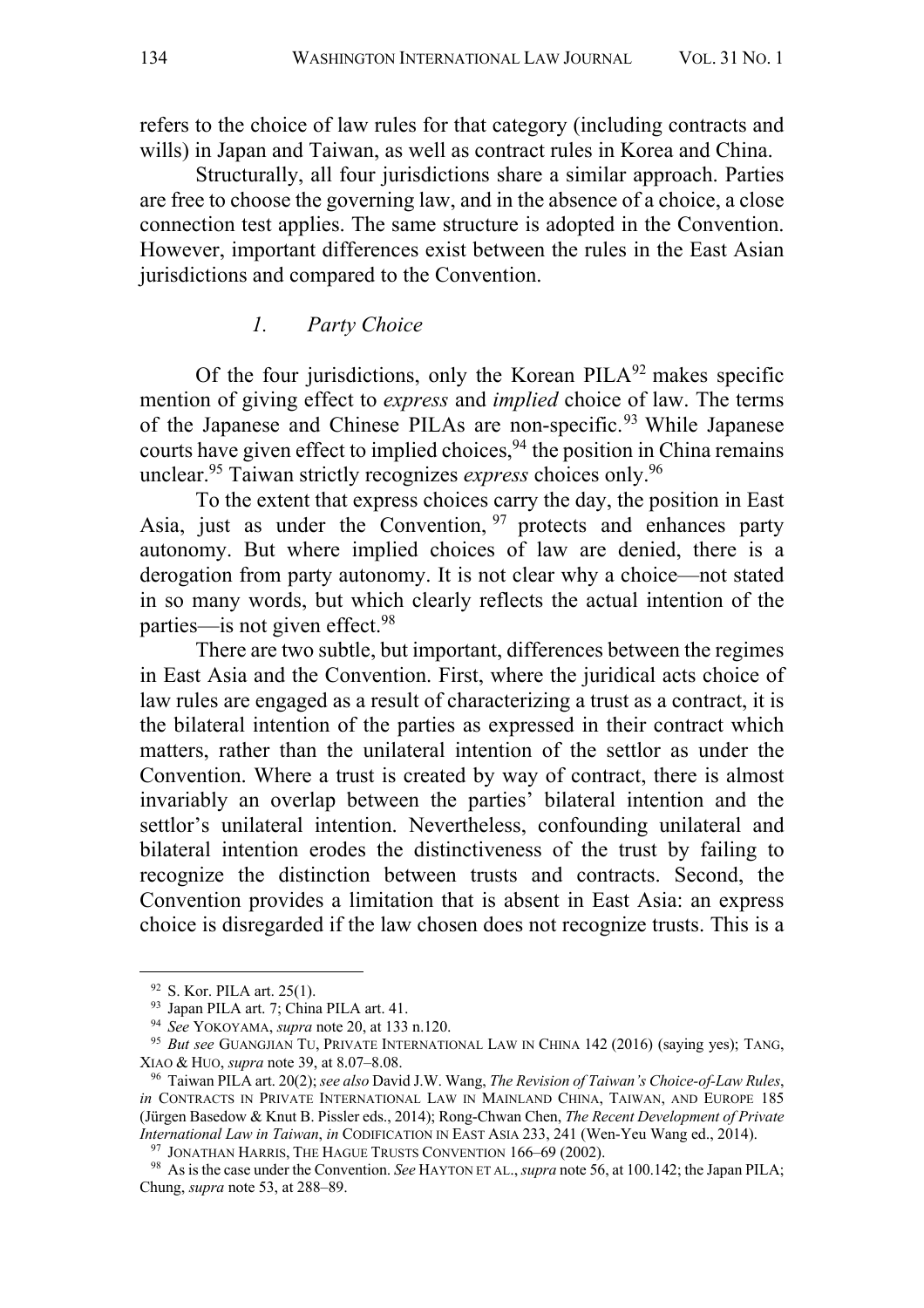consequence of the fact that, while all established legal systems have contract law, not all of them recognize trusts. Without such a rule, however, the juridical acts choice of law rules fail to recognize the distinctiveness of the trust.

# *2. Absence of Party Choice*

Of the four jurisdictions, there is an affinity of approach between Japan, Korea, and Taiwan, where there is no selection of the governing law.99 In these jurisdictions, the most closely connected law governs, with two presumptions applying. First, where there is a characteristic performer, <sup>100</sup> this performer's habitual residence (Japan and Korea) or domicile (Taiwan) is presumed to be the law with the closest connection. Secondly, where the juridical act concerns immovable property, its *lex situs* is presumed to be the most closely connected law. In China, <sup>101</sup> the governing law is the law of the characteristic performer's habitual residence, or the law most closely connected with the contract.

It is convenient to first deal with China's position, where the problem with the approach is easily stated. The principles of characteristic performance and closest connection are given equal footing. However, both principles will not always yield the same applicable law. Thus, it is impossible to predict on which principled basis the courts would determine the applicable law. $102$ 

As for Japan, Korea, and Taiwan, their approach is similar to the position under the Convention, which also utilizes a close connection test. But there are fundamental differences. First, unlike the Convention, which provides a non-exhaustive list of factors of special importance, the three PILAs contain no specific guidance. This causes uncertainty in relation to trust disputes, which upsets the parties' legitimate expectations.

Second, it is true that the two presumptions are simply *presumptions*, in that they will not apply if the juridical act in question is obviously more closely connected with a different law. <sup>103</sup> However, it is implicit in the nature of presumptions that courts will not rebut an otherwise applicable presumption unless the "closeness" of the connection with a different law is significant. This suggests that the presumptions would be applied far more frequently than not, which gives rise to the risk of "applying the

<sup>&</sup>lt;sup>99</sup> Japan PILA art. 8; S. Kor. PILA art. 26; Taiwan PILA art. 20.  $100$  The "characteristic performer" is the party who undertakes substantial performance under the contract (excluding an undertaking simply to pay money).<br><sup>101</sup> China PILA art. 41.

<sup>&</sup>lt;sup>102</sup> See Zhengxin Huo, *An Imperfect Improvement: The New Conflict of Laws Act of the People's Republic of China*, 60 INT'L & COMP. L.Q. 1065, 1086 (2011); TANG, XIAO & HUO, *supra* note 39, at 8.55.

<sup>103</sup> *See* YOKOYAMA, *supra* note 20, at 37, 138; Korean PILA art. 8(1); Wang, *supra* note 96, at 187.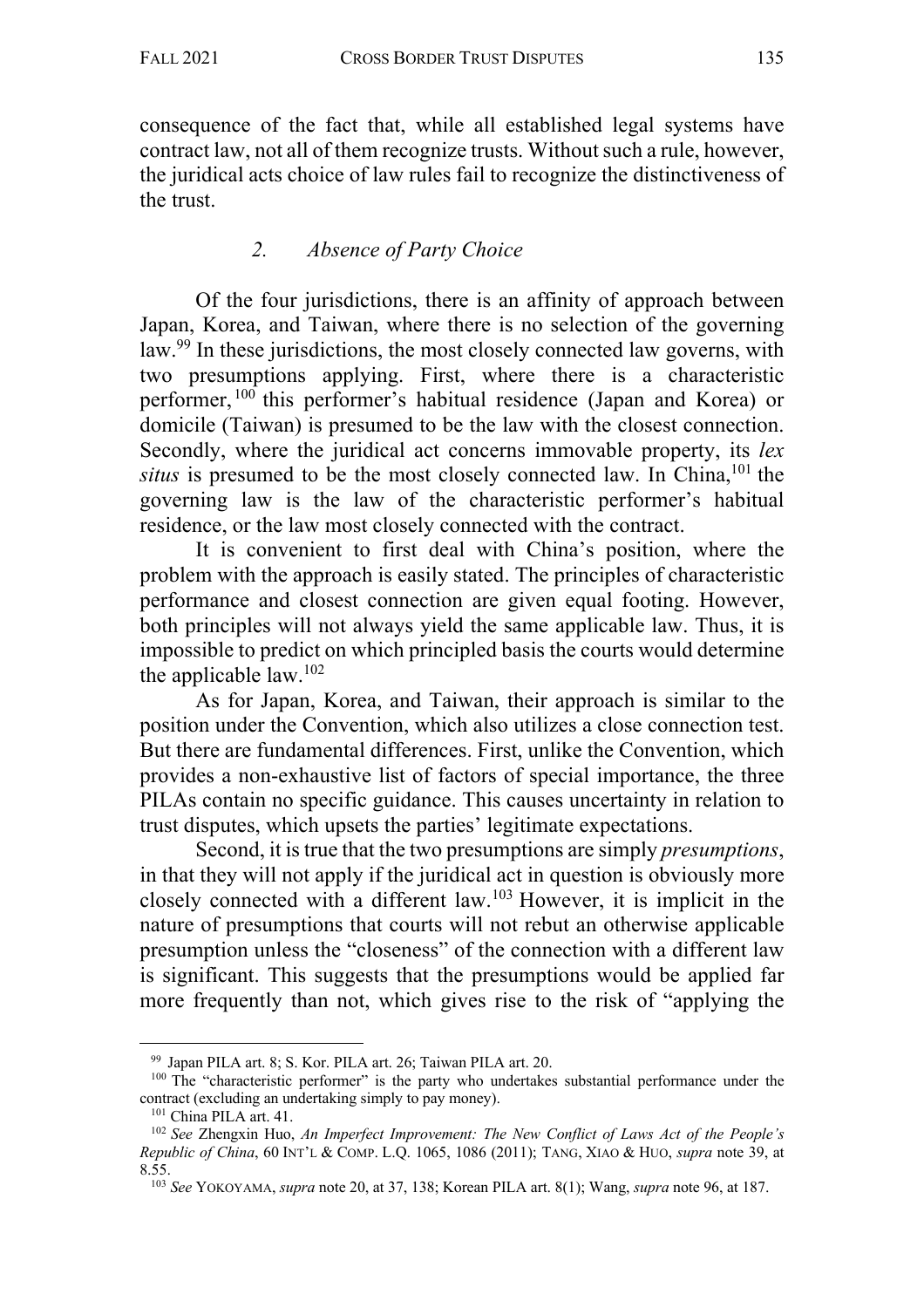'wrong' law, which is a law with little connection" to the trust.<sup>104</sup> This is liable to disappoint the legitimate expectations of the parties to a trust.

Third, in relation to the principle of characteristic performance, there is little doubt that this refers to the theory, found (*inter alia*) in the European Union Rome Convention and Rome I Regulation. According to this theory, the party who undertakes simply to pay money, is disregarded and the connecting factor is crafted around the other party who undertakes substantial performance. <sup>105</sup> When applied in the trust context, it immediately runs up against the problem of fragmentation. The characteristic performance test is applicable, if at all, only to contracts and is capable of dealing only with trust contracts and not testamentary or selfdeclared trusts. This fragmented approach detracts from the recognition of the trust as a distinctive institution. Even in relation to trust contracts, the characteristic performance test is inapplicable because that test focuses on the parties' bilateral intention while a proper analysis of trusts should concern only the settlor's unilateral intention. Of course, with some analytical gymnastics, it is possible to say that the characteristic performer is the trustee, since it is the trustee who administers the property to carry out the purpose of the trust.106 Even then, the position is different from Article 7 of the Convention, where one of the relevant factors to be considered is "the place of administration of the trust *designated by the settlor*."<sup>107</sup> As Jonathan Harris explains,<sup>108</sup> "the place of administration would not be worthy of such a lofty place in the hierarchy of Article 7 if it were to include cases where nothing was said on the matter by the settlor … [W]here the place of administration … is not specified[,] … [it] does not manifestly merit a rank above e.g. the situs of the assets."

Fourth, the singling out of immovables for application of the *lex situs* presumption gives rise to difficulties in the trusts context. It is inconsistent with the view that the trust is a distinctive institution, whose core features and characteristics do not differ according to the type of property held on trust. It is also likely to disappoint the legitimate expectations of settlors, who would not have expected that different choice of law rules might apply depending on the nature of the trust property. In contrast, the Convention does not prescribe differing approaches according to the nature of the property, an approach which is consistent with the distinctive nature of the trust.

<sup>104</sup> HARRIS, *supra* note 97, at 216.

<sup>105</sup> YOKOYAMA, *supra* note 20, at 141 (Japan); Chung, *supra* note 53, at 290 (Korea); David J.W. Wang, *supra* note 96, at 184–85 (Taiwan); Zhengxin Huo, *supra* note 41, at 1086 (China).

<sup>106</sup> HARRIS, *supra* note 97, at 216 n.598.

<sup>107</sup> Convention art. 7(a) (emphasis added); *see also* M. ALFRED E. VON OVERBECK, EXPLANATORY REPORT 387 (1976).

<sup>108</sup> HARRIS, *supra* note 97, at 218–19.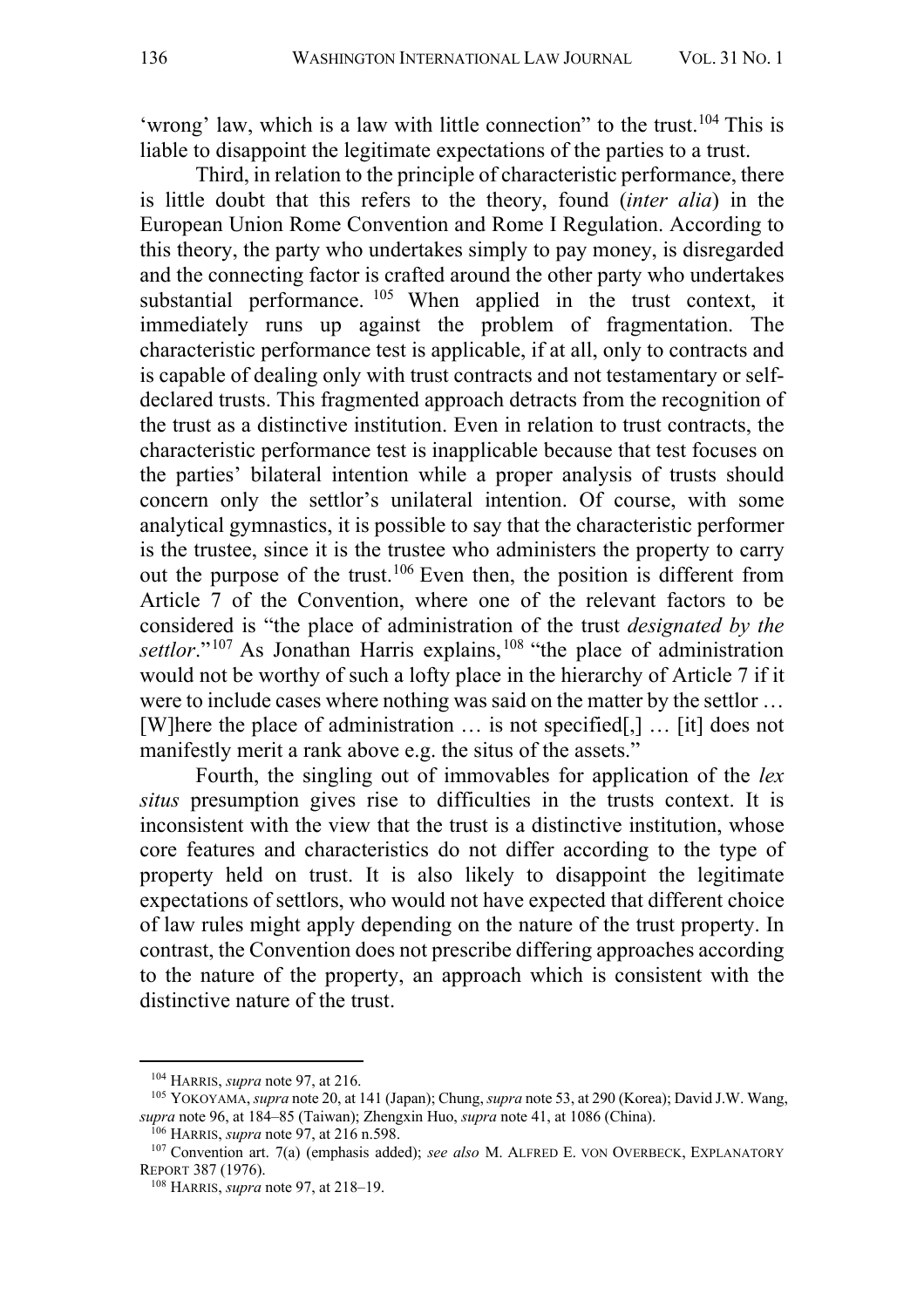## *D. "Trusts" in the Chinese PILA*

In the Chinese PILA, Article 17 specifically provides choice of law rules for trusts. As previously noted, this provision does not sufficiently deal with all trusts. On its terms, Article 17 applies only to trusts that are based on an agreement or consensus between the settlor and trustee. Thus, it is applicable only to trust contracts, and cannot apply to testamentary trusts which are not agreement-based trusts. This again results in a fragmented approach towards trusts choice of law rules and detracts from the distinctive nature of the trust.

In relation to trust contracts, Article 17 allows parties to choose the applicable law. The difficulties with this approach are the same as those discussed in relation to juridical acts above. As discussed earlier, it is unclear whether an implied choice of law will be given effect; and if it is not given effect, it is unclear why not. In addition, Article 17 looks to bilateral intention while a trust is concerned with the settlor's unilateral intention. Moreover, and a choice of law is not disregarded if the law chosen does not recognize trusts. These difficulties pose problems for the protection of party autonomy and legitimate expectations of parties to a trust.

In the absence of a choice of law, Article 17 provides that the governing law is the law "at the locality of the trust or of the fiduciary relation." But it is impossible to predict how courts will choose a governing law if the trust's locality and the locality of the fiduciary relationship point to different applicable laws. Furthermore, these two options provide "hard and fast connecting factors" and "[g]iven the complexity of the disputes arising out of trusts, … such a rigid arrangement may be problematic."109 The flexible, but principled, approach provided for by Article 7 of the Convention better protects legitimate expectations.

## IV. BREACH OF TRUST

Once the trust is characterized as falling within one of the categories discussed above (contract, property, or succession, etc.), it might be thought that the applicable law selected will also govern the trustee's liability for breach of trust. However, where a breach of trust is the main dispute in question—that is, when the claim arises specifically where the beneficiary seeks redress against an errant trustee—it is possible for courts to characterize the dispute in three other, additional ways: unjust enrichment, *negotiorum gestio*, and tort.

<sup>109</sup> Zhengxin Huo, *supra* note 41, at 1079.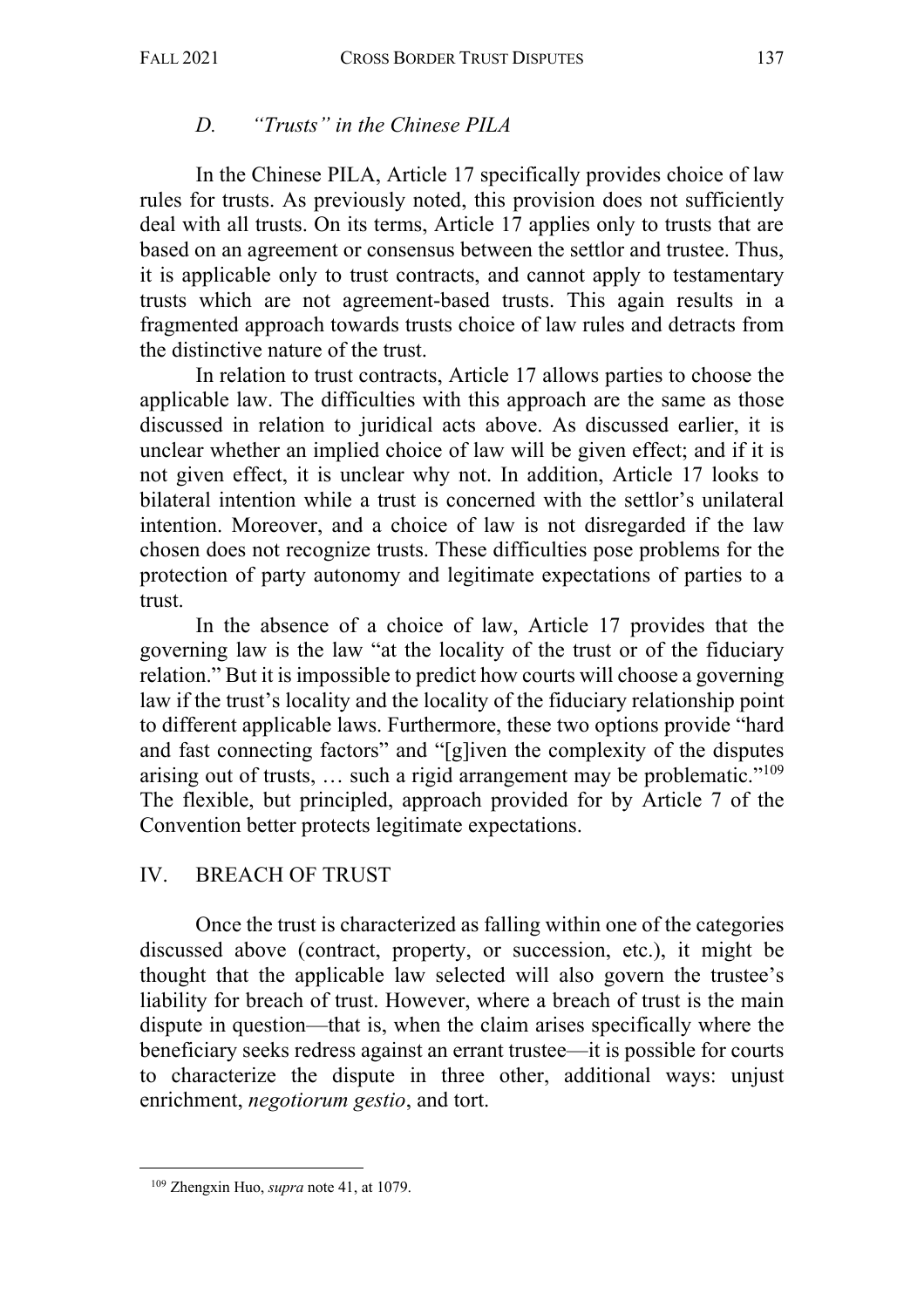#### A. *Unjust Enrichment and Negotiorum Gestio*

A trustee commits a breach if they exploit a trust opportunity (the "trust opportunity" case) or sell trust information (the "trust information" case) for personal gain. In a claim by a beneficiary against the trustee for wrongfully obtained money, a court might classify the case as one of unjust enrichment or *negotiorum gestio*. The unjust enrichment characterization is consonant with the domestic laws in East Asia, which essentially provide that a party must return an enrichment obtained at another's expense without legal cause if the latter suffers loss or prejudice.<sup>110</sup> Given that each domestic Trust Act removes the requirement for "loss," trustees must disgorge wrongfully obtained profits even if the trust suffers no corresponding loss. <sup>111</sup> Thus, in trust opportunity and trust information cases, it is possible that a claim for disgorging gains against a trustee might be understood as a claim for unjust enrichment. On the other hand, the *negotiorum gestio* characterization is consonant with an understanding of the trust opportunity case as one of "quasi *negotiorum gestio*," that is, a case where "the principal [i.e., the beneficiary] is entitled to *deem* the person as having used the opportunity for the principal's interest and proceed to assert that the managing person [*i.e.* the trustee] should be personally liable to return the profit."112 The status of quasi *negotiorum gestio* is unclear in East Asian domestic law, <sup>113</sup> particularly because of the difficulty of analyzing an opportunity which could not have been exploited for the trust's benefit<sup> $114$ </sup> as having been used "for the principal's interest." However, the Trust Acts in East Asia dispense of the need for loss in a claim for disgorgement of profits, and this may be taken to dispense of the need to establish a clear deprivation of benefit. Thus, it is possible for such cases to be characterized as relating to *negotiorum gestio*.

Choice of law rules for unjust enrichment and *negotiorum gestio* in the four East Asian jurisdictions differ widely. In Japan, the applicable law for both categories is the law of place where events causing the claims occurred.115 In Korea, it is the law of the place where the enrichment and

<sup>110</sup> Japanese Civil Code art. 703; Korean Civil Code art. 741; Taiwanese Civil Code art. 179; Civil Code of the People's Republic of China, art. 985 (2020).

<sup>111</sup> Japan Trust Act art. 40(3); S. Kor. Trust Act art. 43(3); Taiwan Trust Act art. 24; China Trust Act art. 26.

<sup>112</sup> Ying Chien Wu, *Constructive Trusts in the Civil Law Tradition*, 12 J. OF EQUITY, 319, 328 (2018) (emphasis in original).

<sup>113</sup> For instance, Korean academics reject the concept. S*ee, e.g.*, Seo-gi Kim, *An Examination on the Doctrine of Negotiorum Gestio*, 34 KYUNGPOOK NATL. UNIV. L.J. 115, 119 (2010). On the other hand, Japanese academics are open to it. S*ee, e.g.*, Sachiko Uemoto, *Prevention of Unreasonable Gain-Reexamination of Semi-Administrative Management*, KAGOSHIMA UNIV. L. COLLECTION 19 (2015).

<sup>114</sup> In East Asian domestic law, *negotiorum gestio* requires the management of the affairs *for another person*. *See* Japanese Civil Code art. 697; Korean Civil Code art. 734; Taiwanese Civil Code art. 172; Civil Code of the People's Republic of China, art. 979.

<sup>115</sup> Japan PILA art. 14.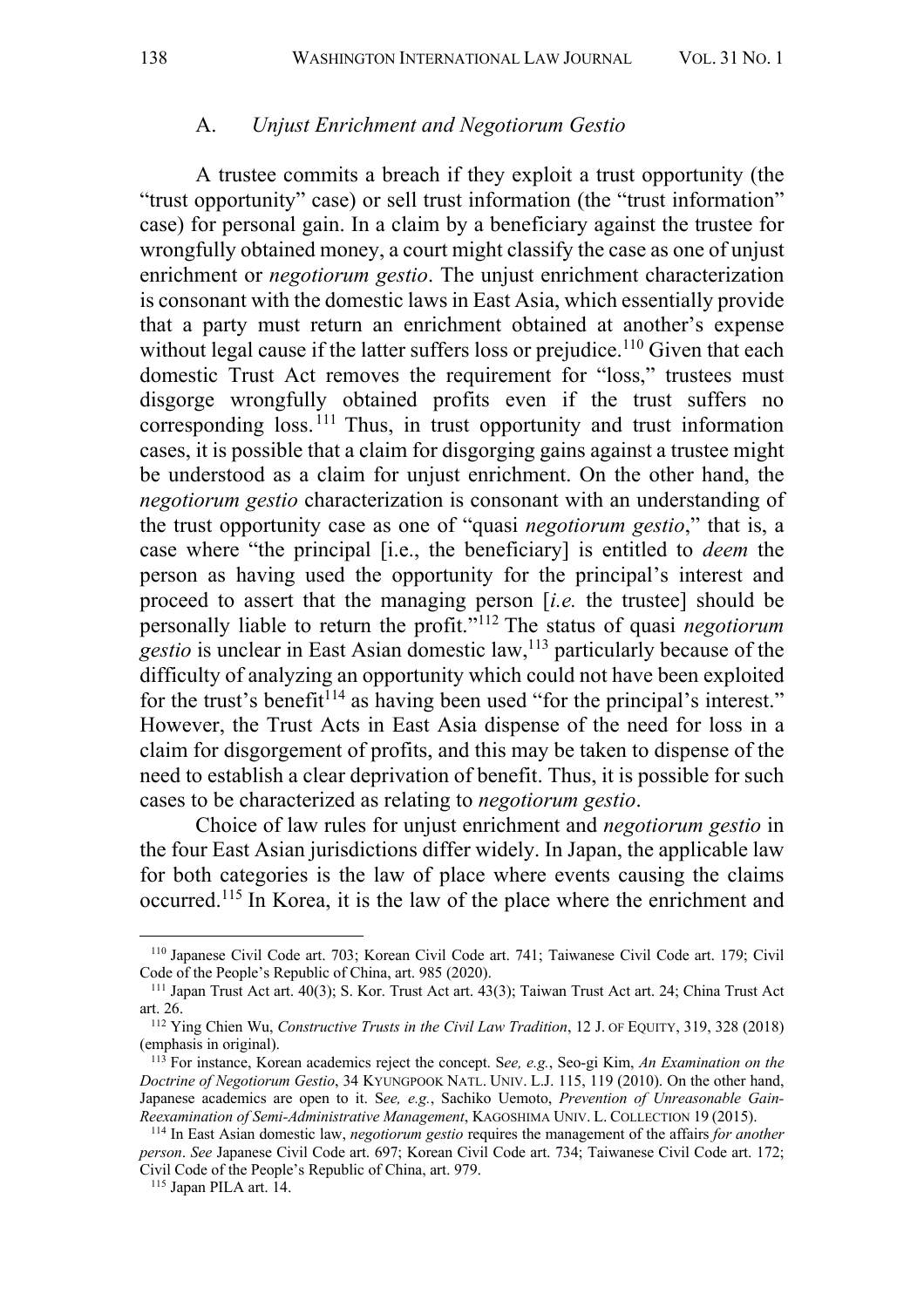management took place, or the law governing the legal relationship if the enrichment or management is effected on the basis of a legal relationship.116 Taiwan follows the Korean approach, with the exception that the "legal relationship" exception applies only to unjust enrichment and not to *negotiorum gestio*. <sup>117</sup> And in China, the parties may choose the governing law by agreement; if an agreement is absent the law of their common habitual residence applies, and where there is no common habitual residence the law of the place of the enrichment or management will govern. $118$ 

Characterizing a breach of trust claim as concerning unjust enrichment or *negotiorum gestio* significantly threatens settlor autonomy and the legitimate expectation that the governing law of the trust will govern the consequences following a breach of trust. In all jurisdictions except China, there is no room for parties to choose the governing law. And even in China, a choice takes effect only if it specifically relates to the enrichment or *negotiorum gestio*, rather than to the trust relationship itself. <sup>119</sup> Similarly, in Korea and Taiwan, settlor autonomy is not protected. Since the enrichment or management will not be within the scope of the trustee's duties, the enrichment or management cannot be said to arise "on the basis of a legal relationship". Therefore, it is not possible to apply the law of the parties' relationship to protect the parties' autonomy.

Moreover, there is also a disservice done to the distinctiveness of the trust. Most applicable connecting factors are *enrichment*- or *management*specific. Applying those connecting factors overlooks the fact that the wrongfulness of a trustee's gain is not freestanding or due to a lack of legal basis, but instead is wholly grounded in the preexisting trust relationship between the trustee and the beneficiary. Treating enrichment or management in isolation for choice of law purposes fails to recognize the distinctiveness of the trust.

## *B. Tort*

In certain situations when a beneficiary claims compensation against the trustee for breach of trust, the case may be characterized as a tort claim for choice of law purposes. Examples include cases where a trustee wrongly misappropriates trust property or causes a loss through the negligent management of trust property. Characterizing these cases as tort claims may be consistent with the Civil Codes in East Asia, which provide that a person who intentionally or negligently infringes upon a right of

<sup>116</sup> S. Kor. PILA art. 30 (*negotiorum gestio*), art. 31 (unjust enrichment).

<sup>117</sup> Taiwan PILA art. 23–24.

<sup>118</sup> China PILA art. 47.

<sup>119</sup> *See* TANG, XIAO & HUO, *supra* note 39, at 10.28.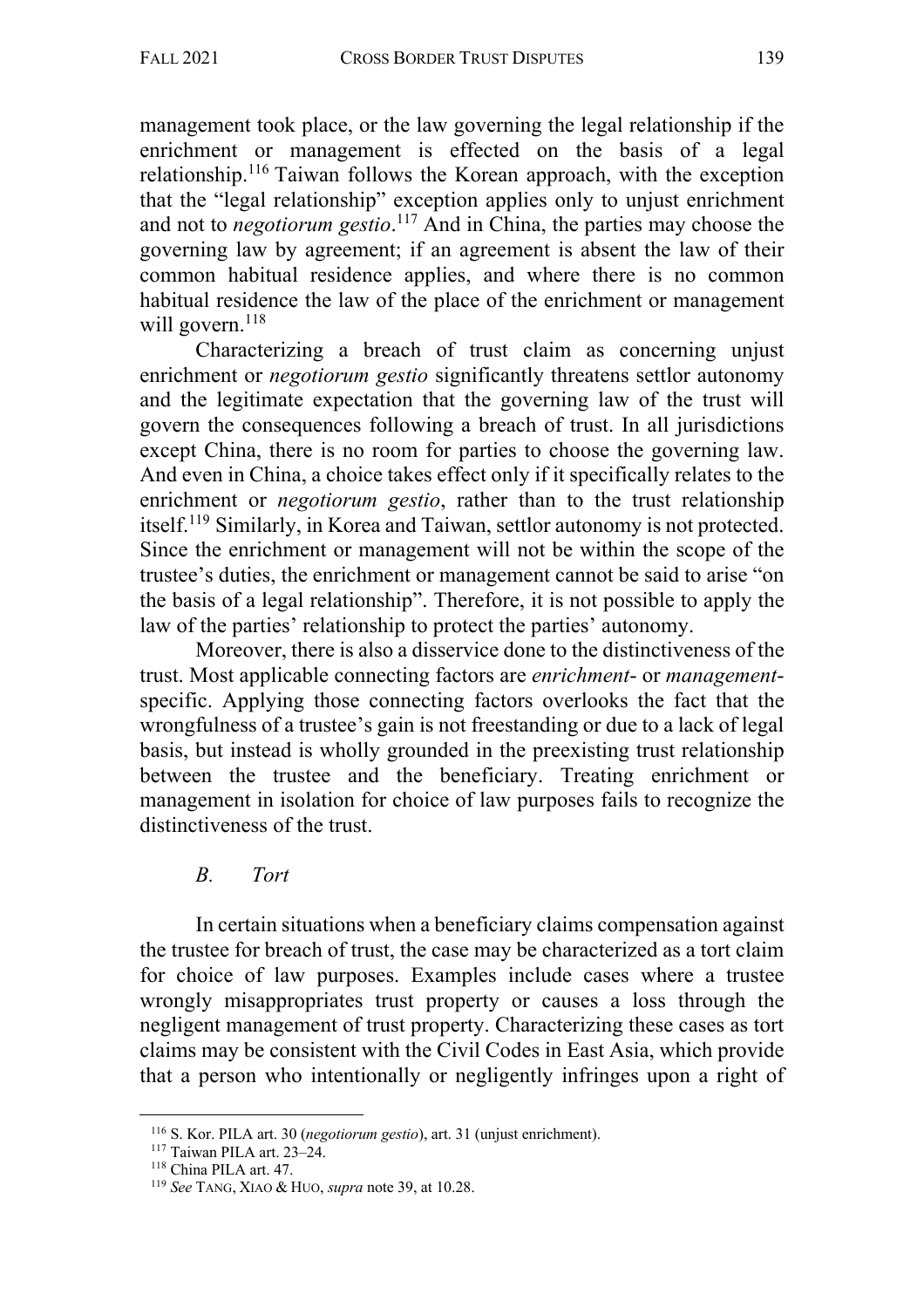others is liable for damage caused.<sup>120</sup>

In the four East Asian jurisdictions, the starting point for determining the governing law is the *lex loci actus* (the law of the place where the act causing the tort occurred) or, in the case of Japan, the *lex loci*  delicti (the law of the place where damage occurs).<sup>121</sup> These are merely starting points, since their PILAs also provide other connecting factors under specific circumstances. These include the law of the place of the parties' common habitual residence (Korea, China); a governing law the parties have agreed to after the event (Korea, China); the close connection test (Taiwan); or the *lex loci actus* (Japan). Here, no room is given for an *ex-ante* choice of governing law to apply.

Perhaps more alarming is the potential for a tort characterization to unduly prejudice beneficiaries with a money claim against their trustee under a foreign common law. In the four East Asian jurisdictions, recovery in tort by application of a foreign law is exclusively limited to types of damages recognized by domestic law. <sup>122</sup> Therefore, a beneficiary's recovery can be limited unnecessarily.

According to common law, there are two distinct types of compensatory claims a beneficiary may bring against a trustee for breach of trust.123 The first type of claim is a "substitutive performance" claim. It arises where the trustee misappropriates trust assets. Where trust assets are misappropriated, the beneficiary has a continuing right in the trust assets, and therefore may compel the trustee to specifically restore the misappropriated assets to the trust (i.e., restoration *in specie*). When this is not possible—for example where the assets can no longer be recovered the trustee is liable to effectuate "substitutive performance." The award here is a money payment, measured by the current objective value of the assets the trustee ought to have restored to the trust fund at the date of judgment. The theory behind this award is that the trustee's ongoing duty to hold the assets in trust does not evaporate simply due to misappropriation. The second type of claim is a "reparation" claim, which is a claim for loss compensation. Unlike a substitutive performance claim, the sum for which the trustee is liable depends on the extent to which the trustee had caused a loss to the beneficiary. Causation and remoteness of loss must be proved in a reparation claim for the beneficiary to succeed.

The situation is different in East Asia. According to all four East

<sup>120</sup> Art. 709 Japanese Civil Code; art. 750 Korean Civil Code; art. 184 Taiwanese Civil Code; art. 1164 Chinese Civil Code.

<sup>121</sup> Japan PILA art. 17; S. Kor. PILA art. 32; Taiwan PILA art. 25; China PILA art. 44.

<sup>122</sup> *See* Japan PILA art. 22(2); S. Kor. PILA art. 32(4); Wang Wen-Yeu, Wang Chih-Cheng & Shieh Jer-Shenq, *Trust Law in Taiwan: History, Current Features and Future Prospects*, *in* TRUST LAW IN ASIAN AND CIVIL LAW JURISDICTIONS 63 (Lusina Ho & Rebecca Lee eds., 2013); TANG, XIAO, AND HUO, *supra* note 39, at 9.72–9.77 (China).

<sup>123</sup> See general discussion in Hayton et al., *supra* note 56, at 87.11.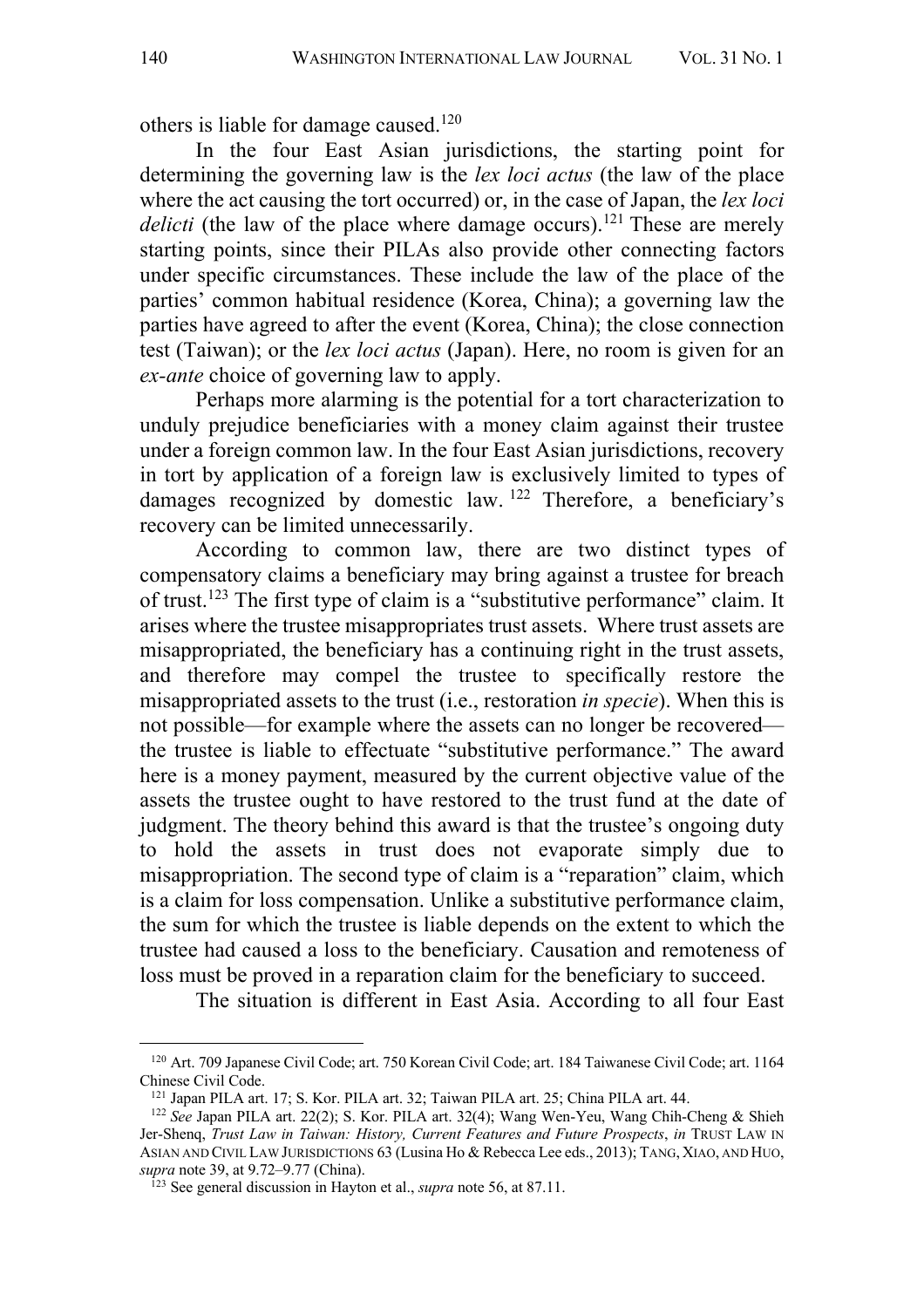Asian Trust Acts, a beneficiary only has two kinds of remedy against a trustee who misappropriates trust property: restoration of the property to its original condition, or pecuniary compensation where restoration is impossible or impracticable.<sup>124</sup> In common law terms, only reparation claims are recognized. Thus, for cases resulting in a substitutive performance award, an East Asian court might bar the recovery of that sum or limit the award to the amount of loss which the beneficiary can prove was caused by the trustee.

Limiting the beneficiary's claim disappoints the settlor's and beneficiary's legitimate expectations. Where a trust is properly established, the settlor and the beneficiary can legitimately expect that the trustee will deal with the trust assets precisely, as provided by the trust instrument. Moreover, limiting the beneficiary's claim detracts from the distinctiveness of the trust by failing to hold trustees to the high standards required to protect the institution of the trust. Barring substitutive performance claims may encourage trustees to misappropriate trust assets for selfish ends based on the hope that they may not have to repay the full objective value of the assets. And that amount may well fall short of the objective value of the assets. For example, fortuitous intervening events, multiple sufficient causes of the loss, or an unskilled lawyer acting for the plaintiff all might lead to the inability to prove causation of loss equivalent to the objective value of the misappropriated trust property.

# *C. The Solution Under the Convention*

The solution under the Convention is straightforward. Article 11(3)(d) of the Convention establishes that the beneficiary's right against the trustee for breach of trust is governed by the law applicable to the trust. Using the law applicable to the trust to determine the trustee's liability for breach is not only consistent with the settlor's legitimate expectation, but also consistent with the inherent nature of a breach of trust. A trustee commits a breach of trust by acting inconsistently with the terms of the trust instrument, as supplemented by statutory, mandatory, or default rules, and the awarded remedy aims to put things right by reference to the trust. The intertwinement between the trust itself and a claim for breach of trust suggests that they ought to be treated by the same applicable law.

# V. SCOPE

In the East Asian jurisdictions, once the applicable law is determined

<sup>124</sup> Japan Trust Act art. 40; S. Kor. Trust Act art. 43(1); Taiwan Trust Act art. 23; China Trust Act art. 22.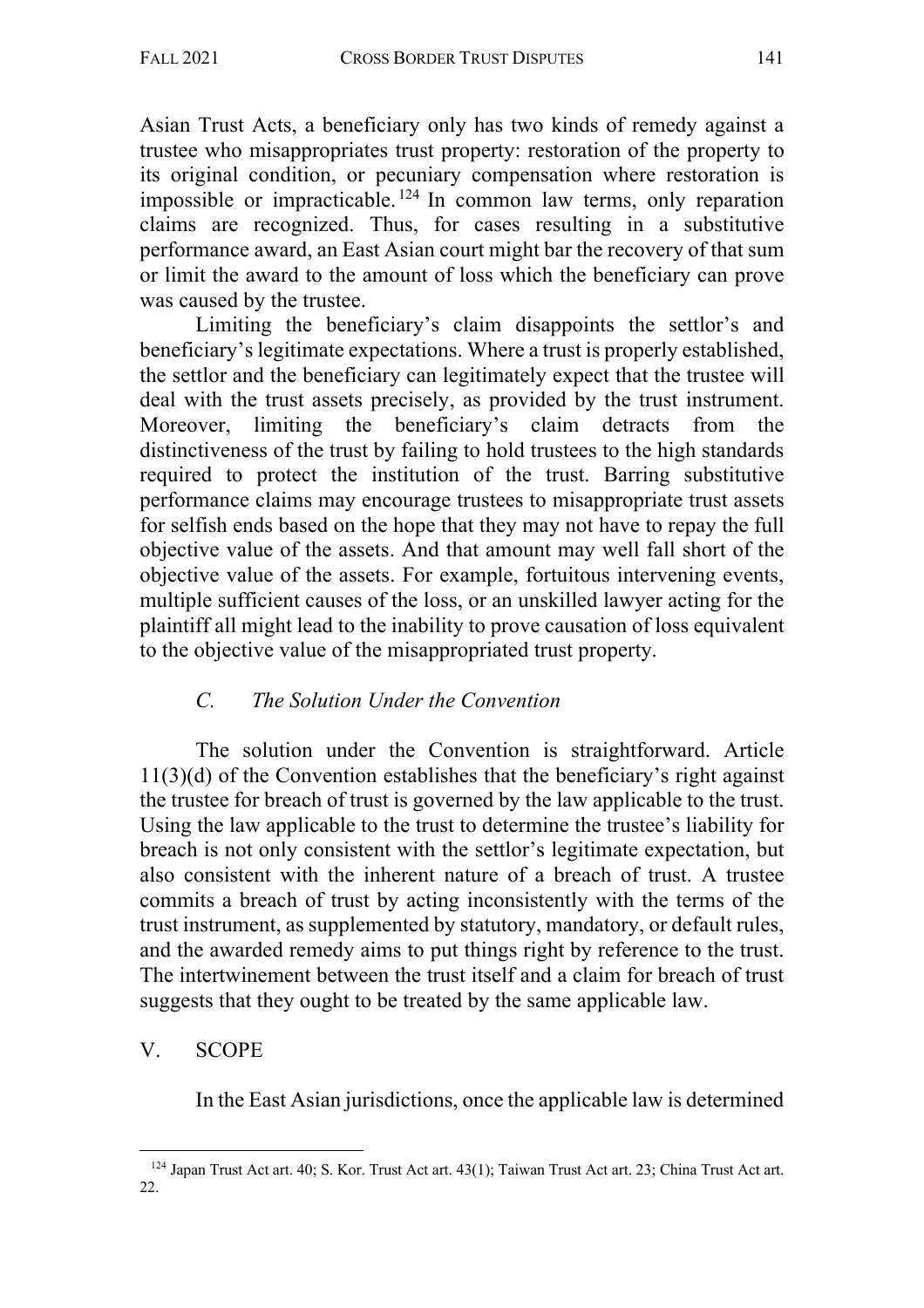by a category of choice of law rules, there is no limit to the scope of that law's applicability to the trust dispute at hand.<sup>125</sup> This approach is not nuanced enough and overreaches its application to trust disputes in two significant respects as discussed below. The point is best made by comparing the positions of East Asian jurisdictions to the Convention.

#### *A. Rocket Launcher versus Rocket*

Under the Convention, a distinction is drawn between "preliminary issues relating to the validity of wills or of other acts by virtue of which assets are transferred to the trustee,"126 to which the Convention does not apply, and the trust itself once in existence, to which the Convention does apply. This distinction is commonly illustrated by the imagery of a rocket launcher and rocket.<sup>127</sup> Matters pertaining to "rocket launching," such as the substantive and formal validity of transfers from a settlor to the trustee, <sup>128</sup> are determined by the forum's choice of law rules. Matters pertaining to the "rocket"—the trust—are governed by the Convention. This distinction is absent in the four East Asian jurisdictions, meaning that the applicable law will apply to the trust dispute, from start to finish.

The East Asian PILAs do not distinguish between rocket launcher and rocket. This might seem unremarkable, since it is arguably "more coherent for a single law to determine whether a trust has come into operation."129 However, it is crucial to draw such a distinction if the law is to properly recognize the trust as a distinctive institution which exists only if the preconditions for its existence are fulfilled.

One aspect of this, which applies to all four East Asian jurisdictions, concerns testamentary trusts. It is clear that the formalities for a valid will<sup>130</sup> must be complied with before a testamentary trust is validly created. If choice of law rules apply to the relevant category of case in question, it follows that rules concerning wills ought to apply to determine the validity of wills, but not to a trust. Another aspect concerns the preliminary matter of the settlor's capacity to deal with his property. It seems that property choice of law rules ought to determine this matter, leaving the proper law

<sup>&</sup>lt;sup>125</sup> There are, of course, provisions for mandatory rules of the forum (S. Kor. PILA art. 7; Taiwan PILA art. 7; China PILA art. 4) and rules concerning public policy (Japan PILA art. 42; Taiwan PILA art. 8; China PILA art. 5) to override the applicable law. Such provisions are also found under the Convention. *See* Convention on Law Applicable to Trust, art. 16, 18. The discussion in the main text focuses on trustsspecific limitations.

<sup>126</sup> *See* Convention on Law Applicable to Trust, art. 4.

<sup>127</sup> VON OVERBECK, *supra* note 107, at 381; *see also* D. McClean, *Common Lawyers and the Hague Conference*, *in* E PLURIBUS UNUM, LIBER AMICORUM GEORGES A L DROZ, ON THE PROGRESS 217 (1996).

<sup>128</sup> VON OVERBECK, *supra* note 107, at 415.

<sup>129</sup> HARRIS, *supra* note 97, at 4.

<sup>130</sup> *See* c; Korean Civil Code arts. 1065–72; Taiwanese Civil Code arts. 1189–98; Civil Code of the People's Republic of China, ch. III.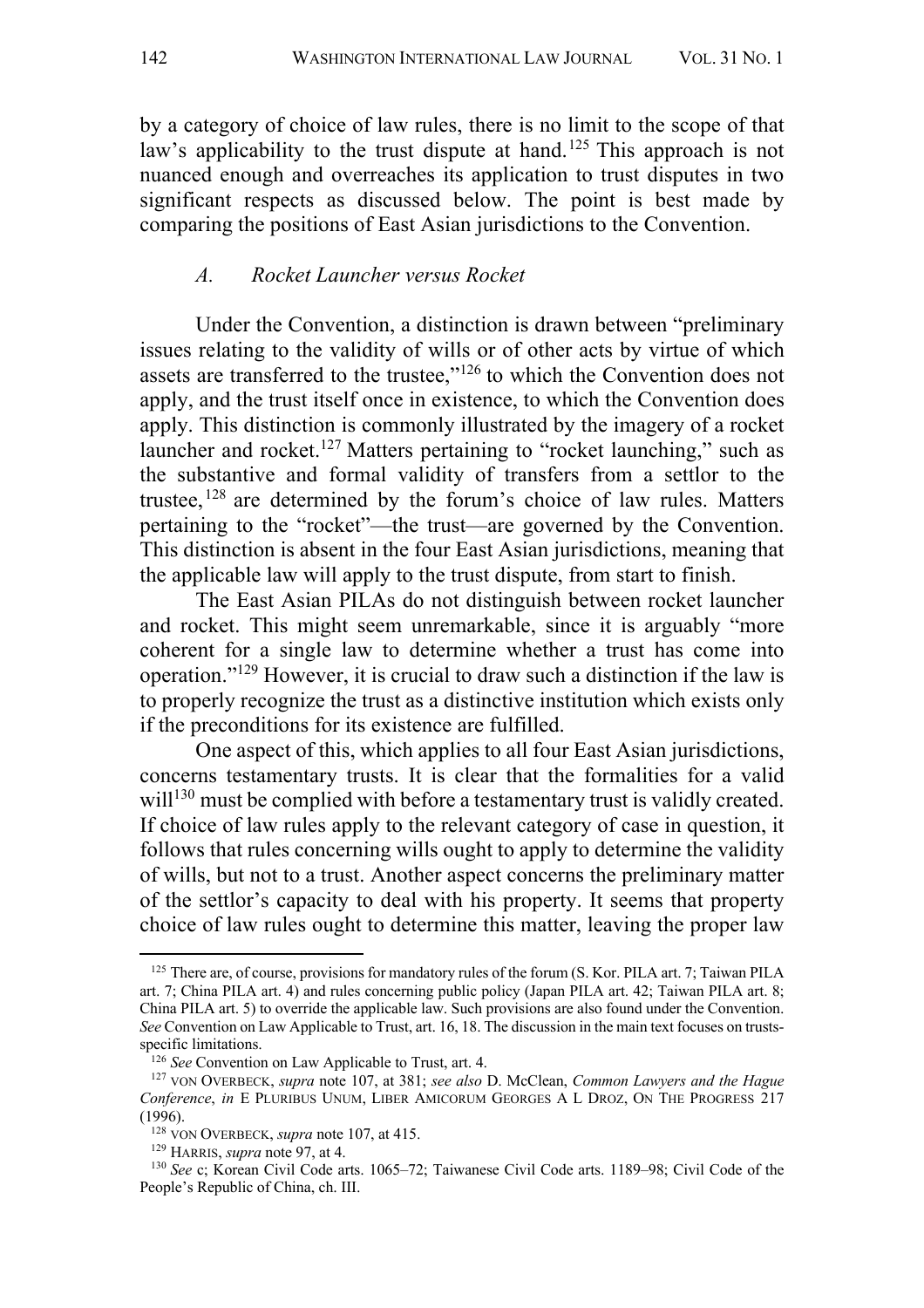of the trust to govern issues concerning the trust once properly set up. $^{131}$ 

A further aspect concerns the transfer of trust property from settlor to trustee. As observed above, in China, a transfer is not strictly necessary for a trust to be created. Conversely, in Taiwan, the Supreme Court has held<sup>132</sup> that it is necessary for a trust to be created, insofar as trust contracts are concerned. The position in Japan and Korea is more ambivalent. While the Korean Trust Act is silent on the matter, the Japanese Trust Act provides that "[a] trust … become[s] effective when a trust agreement is concluded between the [parties]."<sup>133</sup> But it is arguable that, in both jurisdictions, a transfer is necessary for a trust to be created. Thus, Article 2 of the Korean Trust Act contemplates that a trust is a legal relation which arises where the settlor "transfers a specific piece of property" to the trustee; and Article 2(1) of the Japanese Trust Act contemplates a trustee "administer[ing] or dispos[ing] of property," which surely presupposes a transfer. Moreover, the rights and duties of settlors, trustees, and beneficiaries found in the Trust Acts presuppose that the trust property is already in the trustee's name; they cannot apply in any meaningful sense until and unless the trust property is transferred to the trustee. If this is correct, then in Japan, Korea, and Taiwan, property choice of law rules should apply for the transfer of trust property and the proper law of the trust should determine questions about the trust once properly established.

In sum, the lack of dedicated trusts choice of law rules in East Asia means that there is no distinction made between the rocket launcher and rocket, and this represents a failure to recognize the distinctiveness of the trust and to treat it as such for the purposes of private international law.

#### *B. Third-Party Liability*

The approach in East Asia is also not nuanced enough to deal with issues of third-party liability, as distinct from the liability of trustees.

Article 11(3)(d) of the Convention provides for the recovery of trust assets against an errant trustee. However, that subsection contains the proviso that "the rights and obligations of any third-party holder of the assets shall remain subject to the law determined by the choice of law rules of the forum." Where one of the four East Asian jurisdictions is the forum,<sup>134</sup> the applicable choice of law rules are those relating to property, that is, the *lex situs*. Therefore, if the property is located in a common law jurisdiction, then the beneficiaries will be recognized "as having equitable

<sup>131</sup> Hayton et al., *supra* note 56, at 100.102, 100.105, 100.109.

<sup>132</sup> Wang Wen-Yeu et al., *supra* note 122, at 71.

<sup>&</sup>lt;sup>133</sup> Japan Trust Act art. 4(1).<br><sup>134</sup> As is the case if England is the forum. *See* Akers v. Samba Financial Group [2017] UKSC 2 (appeal taken from Eng.).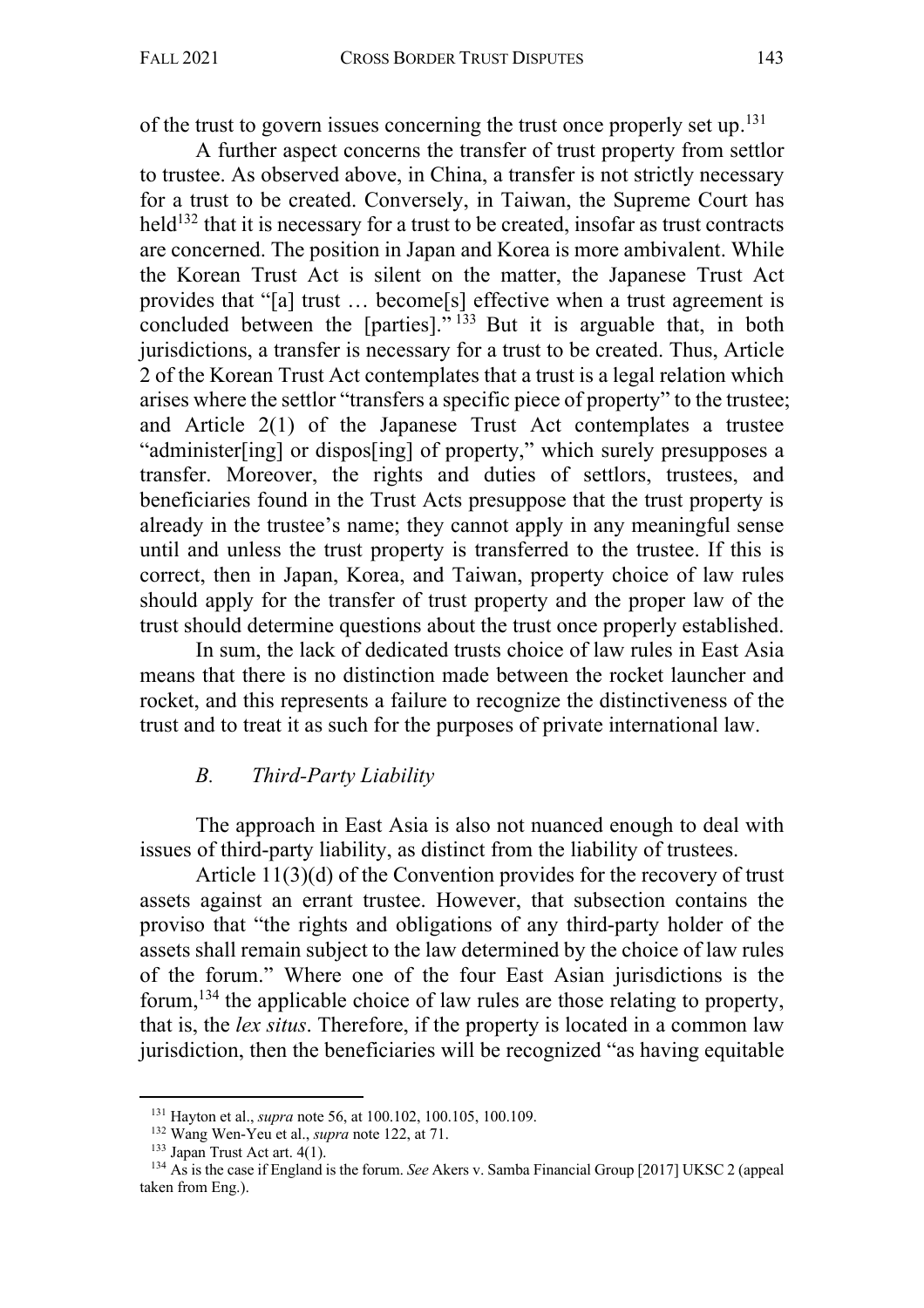proprietary interests binding everyone except bona fide purchasers of the full legal title without notice of the equitable interest."<sup>135</sup> If the property is in a civil jurisdiction, then "third parties will take free from the rights of beneficiaries though they may be subject to some civil law remedies in respect of fraud or unjust enrichment as provided by the law determined by the choice of law rules of the forum."136 And if the property location is in one of the four East Asian jurisdictions, then the beneficiaries may also rescind the transaction between the trustee and the third party under certain circumstances provided for under the Trust Acts.137

The East Asian PILAs, however, make no distinction between trustee and third-party liability. The result is that third-party liability is likely to be determined using the same law as determined by the choice of law rules applied to the trust. For example, if a trust contract provides that English law is the governing law, then any third-party volunteer who receives trust property may be compelled to give it up, even if the property, the third party, or the third party's receipt of the property are all located or occur in a civil jurisdiction. This is troubling because it overlooks the thirdparty's legitimate expectations. <sup>138</sup> A third-party located in a civil jurisdiction would normally expect to keep their property and would be caught off-guard if English law was taken to apply and hence would deprive them of that property. This is even more concerning given that drafters of the Convention "had in mind specifically claims to recover trust property from banks, although the provision is not so limited."139 If the application of choice of law rules risk volunteer banks being compelled to give up trust assets received in good faith without knowledge of the trust, then it is equally detrimental to cross-border commercial activity.

### VI. THE APPROPRIATENESS OF THE CONVENTION

The previous discussion demonstrates that the state of affairs of choice of law rules applicable to cross-border trust disputes in East Asia is far from ideal. East Asian jurisdictions should look to the Convention as a starting point for answers. This section addresses the suitability of the Convention in providing the basis for constructing a comprehensive set of trusts choice of law rules. It responds to two previously raised concerns regarding the Convention and civilian legal thinking, which may cause hesitancy in East Asian jurisdictions.

The East Asian jurisdictions are not simply faced with a binary

<sup>135</sup> Hayton, *supra* note 13, at 16–17.

<sup>136</sup> *Id. See also* Hayton et al., *supra* note 56, at 100.78, 100.216.

<sup>137</sup> Japan Trust Act art. 27; S. Kor. Trust Act art. 75; Taiwan Trust Act art. 18; China Trust Act art. 49. <sup>138</sup> Third-party expectations are the reason why the Convention does not extend to determine third-

party liability. HARRIS, *supra* note 97, at 323.

<sup>139</sup> HARRIS, *supra* note 97, at 322.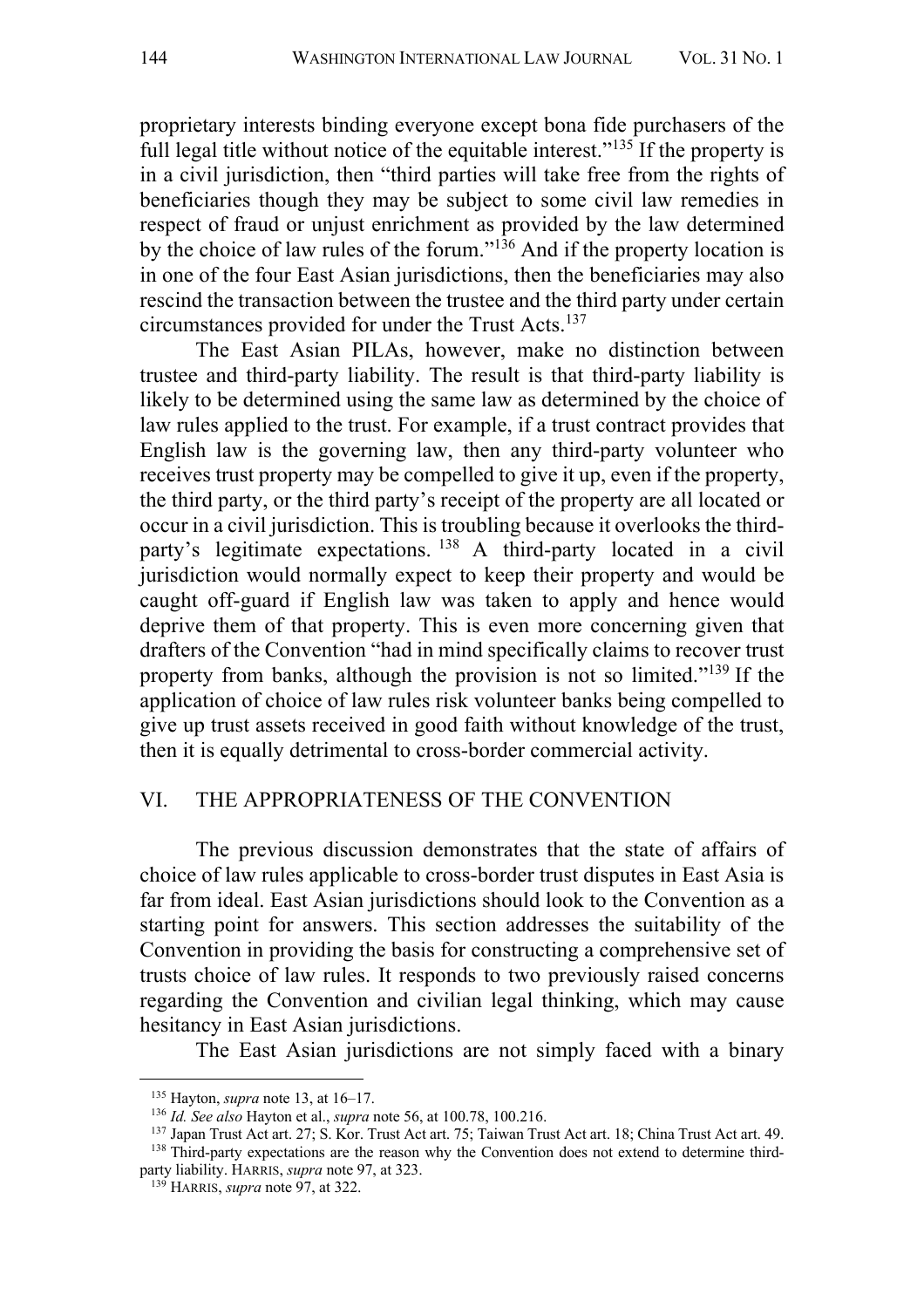choice: to adopt the entire Convention, or not. The experience of other jurisdictions indicates that the Convention may be adopted with modifications, <sup>140</sup> or its key principles may be incorporated into the forum's law.141 Part Six demonstrates that the Convention's provisions provide a starting point for constructing a comprehensive set of trusts choice of law rules.

# *A. Autonomy Overkill?*

One concern is whether a settlor's choice of governing law will be respected by using the Convention as a starting point.<sup>142</sup> This concern has been raised by Lionel Smith, the Sir William C. Macdonald Professor at McGill University, who argues that because trusts have significant effects on outside parties, the principle of freedom of choice of law may not be suitable.<sup>143</sup> Smith argues that although the Convention purports not to concern itself with third parties or the proprietary effects of trusts, it remains that the recognition of a trust entails recognizing its effects on third parties. <sup>144</sup> For example, trust assets are not part of the trustee's own estate<sup>145</sup> and the trustee's personal creditors have no recourse against the trust assets.146 Given the effects of recognizing a trust, Smith concludes that "it is not at all clear why full settlor autonomy as to governing law [is] thought to be appropriate."147

Though Smith's concern is a legitimate one when a non-trust jurisdiction is in issue, it falls away in East Asia. The four jurisdictions have already enacted Trust Acts. Because those statutes already recognize the independence of trust property in domestic law, the adoption of settlor autonomy as the starting point in choice of law rules does not entail importing a foreign concept, at least insofar as the independence of trust property is concerned.

As previously discussed, the trust is undoubtedly a facilitative device whose availability within a legal system reflects the state's recognition of property owners' autonomy to deal with their own property.<sup>148</sup> Unless there is good reason to the contrary, it seems logical and consistent for a legal system to adopt a principled approach of granting property owners the freedom to create trusts and to choose the governing

<sup>140</sup> *See, e.g.*, Recognition of Trusts Act 1987 (Eng.) (which omits art. 13 Convention).

<sup>141</sup> As is the case in Belgium. *See* Smith, *supra* note 14, at 95.

<sup>142</sup> *See* Convention on Law Applicable to Trust, art. 6.

<sup>&</sup>lt;sup>143</sup> Lionel Smith, *Give the People What They Want? The Onshoring of the Offshore*, 103 IOWA L. REV. 2155, 2164 (2018).

<sup>144</sup> *See* Smith, *supra* note 14, at 97–98.

<sup>145</sup> *See* Convention on Law Applicable to Trust, art. 2(a).

<sup>146</sup> *See* Convention on Law Applicable to Trust, art. 11(a).

<sup>147</sup> *See* Smith, *supra* note 14, at 98.

<sup>148</sup> *See supra* text accompanying note 43.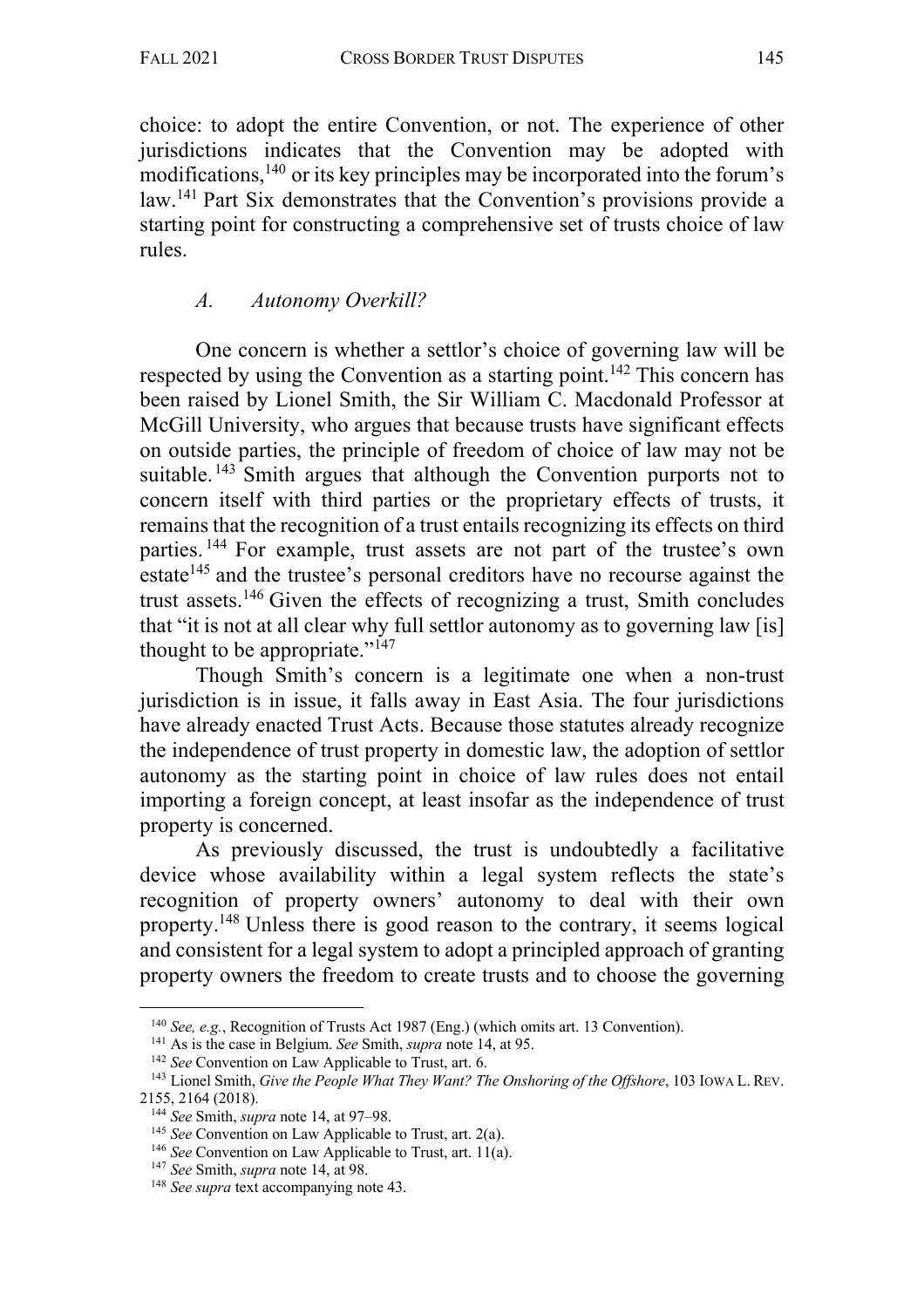law. After all, the same consistency is already found in relation to the facilitative device of the contract, which grants the parties the freedom to choose the governing law. In addition, it is important to stress that the Convention does not take settlor autonomy as an immutable principle: it is only a starting point.149 Thus, recognizing settlor autonomy does not lead to "autonomy overkill" in East Asia.

## *B. Civilian Legal Thinking*

Civilian legal thinking differs fundamentally from its common law counterpart in important respects. That difference comes to a head in relation to the question of trust transplantation. Given that the trust as traditionally understood is a characteristically common law device, many aspects of the trust potentially trespass on core civilian legal principles. The compromise achieved in the East Asian Trust Acts to reconcile tensions from differences in legal thinking has received wide coverage in contemporary comparative trusts literature. <sup>150</sup> Concerns may be raised as to whether the Convention's provisions are consistent with civilian legal thinking. To that end, the below discussion addresses three key differences and the ways in which these are mitigated through "safety values" in the Convention.

The first aspect concerns the discoverability of rights affecting property. The notion that a beneficiary's interest under a trust can be hidden from plain sight is offensive to civilian legal thinking, where transparency of rights is paramount. The discoverability principle is reflected in two closely related legal features: the requirement of registration of rights,151 and the non-enforceability of rights against third parties in the absence of necessary registration. Both legal features are retained and reflected in the Trust Acts of the four East Asian jurisdictions. Thus, they all provide that the existence of a trust over registrable property trust must be registered in the relevant public register. If such registration is not completed, the trust remains valid between trustee and beneficiary, but cannot be enforced against third parties.<sup>152</sup>

Given the centrality of the discoverability principle to civilian legal thinking, East Asian jurisdictions would likely not allow the registration requirement or the enforceability of trusts against third parties to be overridden by the application of a foreign law. The Convention contains safety valves which preserve the forum's sovereignty in relation to these

<sup>149</sup> *See, e.g.*, Smith, *supra* note 14, at 90–91; Lionel Smith, *supra* note 143, at 2163.

<sup>&</sup>lt;sup>150</sup> The most influential of which is probably the collection of essays in Ho et al., *supra* note 27.<br><sup>151</sup> Also known as the "principle of publicity." *See* Wu, *supra* note 23, at 101.

<sup>152</sup> Japan Trust Act art. 14; S. Kor. Trust Act art. 4; Taiwan Trust Act art. 4; China Trust Act art. 10.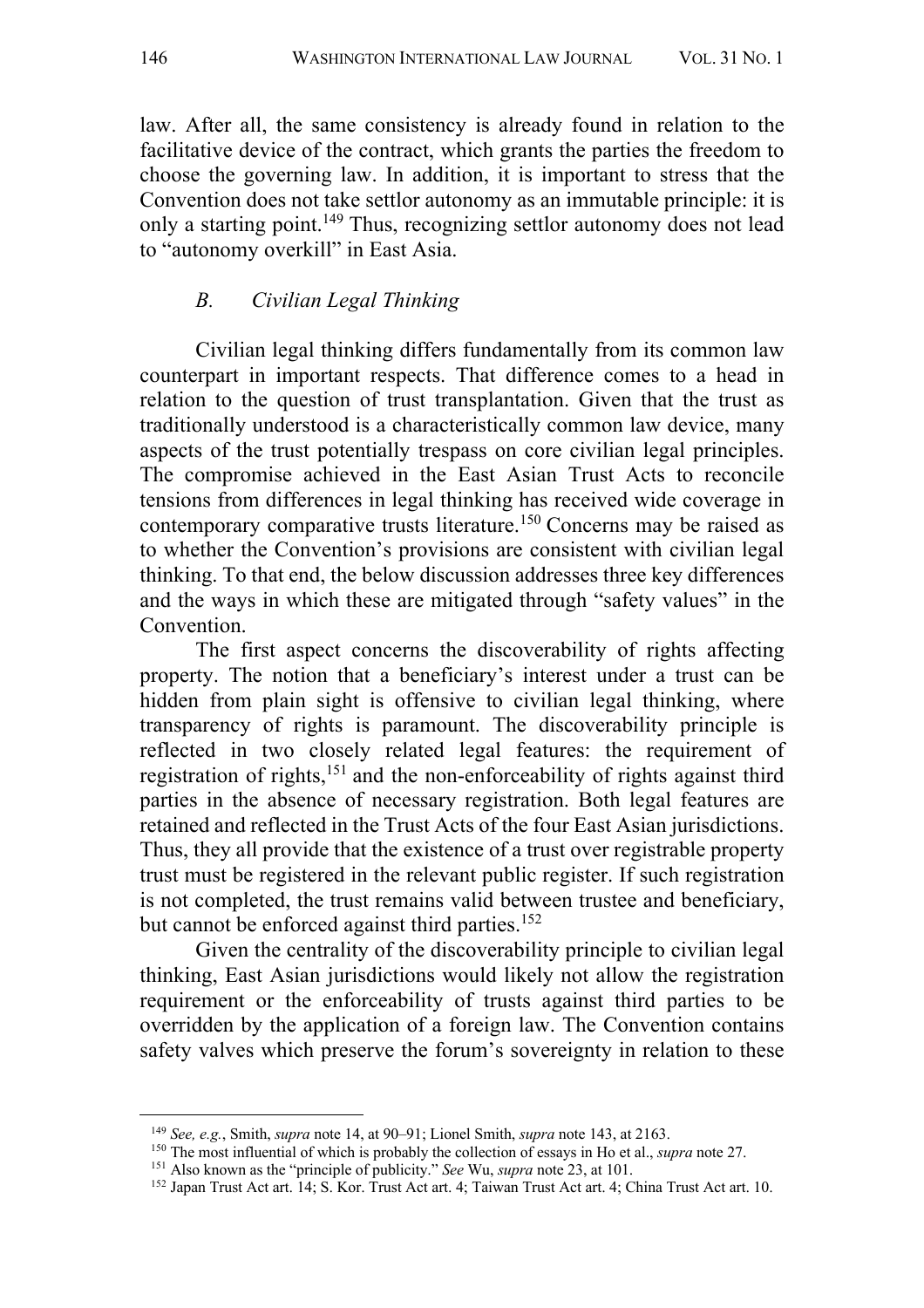matters. In relation to the registration requirement, Article  $12^{153}$  makes clear that the trustee's ability to register a trust is not precluded by the rules contained in the Convention. Moreover, Article 15, which allows for the application of mandatory rules of the forum, would allow East Asian jurisdictions to require registration as a precondition to third party enforceability.  $154$  All this is complemented by Article 11(3)(d), which provides that the forum's choice of law rules will govern "the rights and obligations of any third-party holder of the assets."

The second aspect concerns forced heirship. Forced heirship is a typical and often sacred feature of civil jurisdictions, where freedom of testation is much more restricted than its common law counterparts. Trusts—particularly those created by will—have the potential to infringe forced heirship rules, something which the East Asian jurisdictions will find contentious. Reliance on three "safety valves" in the Convention provides strategies to avoid such infringement. First, part of Article 4 provides that the Convention does not apply to "preliminary issues relating to the validity of wills." Forced heirship rules can be conceptualized as concerning the preliminary question of whether the property in question can be subjected to a trust at all or not, therefore falling outside the scope of trusts choice of law rules and within those involving succession.155 Second, forced heirship rules can be treated as mandatory rules which, according to Article 16, "must be applied even to international situations, irrespective of rules of conflict of laws." Third, forced heirship can be conceptualized as concerning public policy such that the otherwise applicable trusts provisions may be disregarded by virtue of Article 18. In Japan, the latter strategy finds support in case law from a 2018 Tokyo District Court decision that "clarified that forced heirship constitutes the public order under the Japanese law of succession."156

The third aspect concerns constructive trusts. It is trite that "constructive trusts" is a label used to describe a wide range of discreet situations (or "doctrines") in which such trusts may arise by operation of law in common law jurisdictions and is not a unitary concept.<sup>157</sup> In relation to a number significant doctrines, Ying-Chieh Wu has emphatically demonstrated that they are not recognized as trusts (or proprietary-rights generating) in civil jurisdictions.158 Among the doctrines Wu surveys are constructive trusts arising in the context of: tracing-related proprietary

<sup>&</sup>lt;sup>153</sup> "Where the trustee desires to register assets, ... he shall be entitled ... to do so in his capacity as trustee or in such other way that the existence of the trust is disclosed."

<sup>154</sup> See discussion in HARRIS, *supra* note 97, at 338.

<sup>155</sup> HARRIS, *supra* note 97, at 54–55.

<sup>156</sup> [party names unknown] 30 KIN'YŪ HŌMU JIJŌ 78 [Tokyo Dist. Ct.] Sept. 12, 2018. See generally the discussion in Tamaruya, *supra* note 8.

<sup>&</sup>lt;sup>157</sup> See generally YING KHAI LIEW, RATIONALISING CONSTRUCTIVE TRUSTS (2017).

<sup>158</sup> *See* Ying-Chieh Wu, *supra* note 112.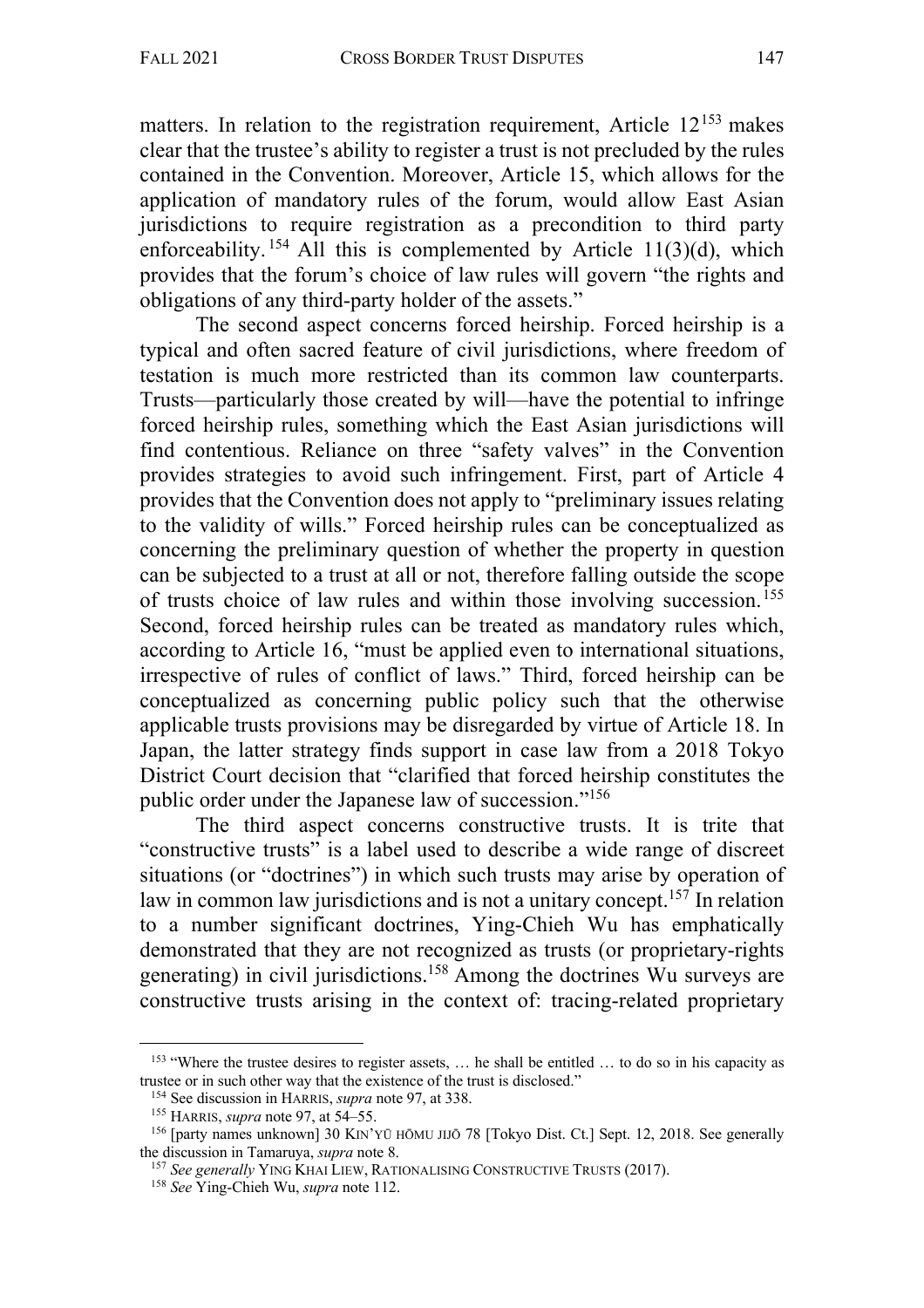claims against third party recipients, trustees making a profit in breach of their fiduciary duties, specifically enforceable contracts of sale, secret trusts, mutual wills, and the "common intention constructive trust," (CICT) which arises in the family homes context.<sup>159</sup> However, influential authors have suggested that the constructive trusts arising in the above situations may fall within the ambit of the Convention, provided the "voluntariness" and "writing" prerequisites of Article 3 are met by the facts of the case.<sup>160</sup> This may be a source of worry in East Asia, whose courts could be unwilling to allow these constructive trusts to be enforced domestically simply because an express choice of law term is included in relevant documents. This is also covered by a "safety value" in the Convention. Article 13 provides:

No State shall be bound to recognise a trust the significant elements of which, except for the choice of the applicable law, the place of administration and the habitual residence of the trustee, are more closely connected with States which do not have . . . the category of trust involved.

Adopting Article 13161 would mean that an East Asian court would not be obliged to recognize a constructive trust if the significant elements of the constructive trust are more closely connected with the forum. This would hold true even if the settlor expressly chooses a common law jurisdiction as the governing law.

#### **CONCLUSION**

Trust law has seen much development, refinement, and transformation in East Asia since it was first introduced in the region a century ago. In contrast, trusts have been neglected in the private international law sphere. Due to the lack of comprehensive and dedicated trust choice of law rules in East Asia, there is much uncertainty in how forum courts are likely to treat cross-border trust disputes. This situation

<sup>159</sup> In the context of English law, these doctrines are discussed, respectively, in Ying Khai Liew, *supra*  note 157157, at § 16.1.2.3., chs. 5, 8, 10, 12, and 14.

<sup>160</sup> For a discussion on tracing, see HARRIS, *supra* note 97, at 129. *But cf.* Hayton et al., supra note 56, at 100.78. For a discussion on fiduciary profits, see Hayton et al., *supra* note 56, at 100.75-100.76. For more information on contracts of sale, see Harris, *supra* note 97, at 122, 128. For a discussion on secret trusts, see Hayton et al., *supra* note 56, at 100.81 and Hayton, *supra* note 13, at 11. *But cf.* HARRIS, *supra*  note 97, at 131. For a discussion on mutual wills, see Hayton et al., *supra* note 56, at 100.80; Hayton, *supra* note 13, at 11, HARRIS, *supra* note 97, at 128. For a discussion on the common intention constructive trust, see Hayton et al., *supra* note 56, at 100.82, Hayton, *supra* note 13, at 11. *But cf.* HARRIS, *supra* note 97, at 132.

<sup>161</sup> The UK has not adopted Art. 13, which potentially causes problems. *See* Smith, *supra* note 14, at 94.